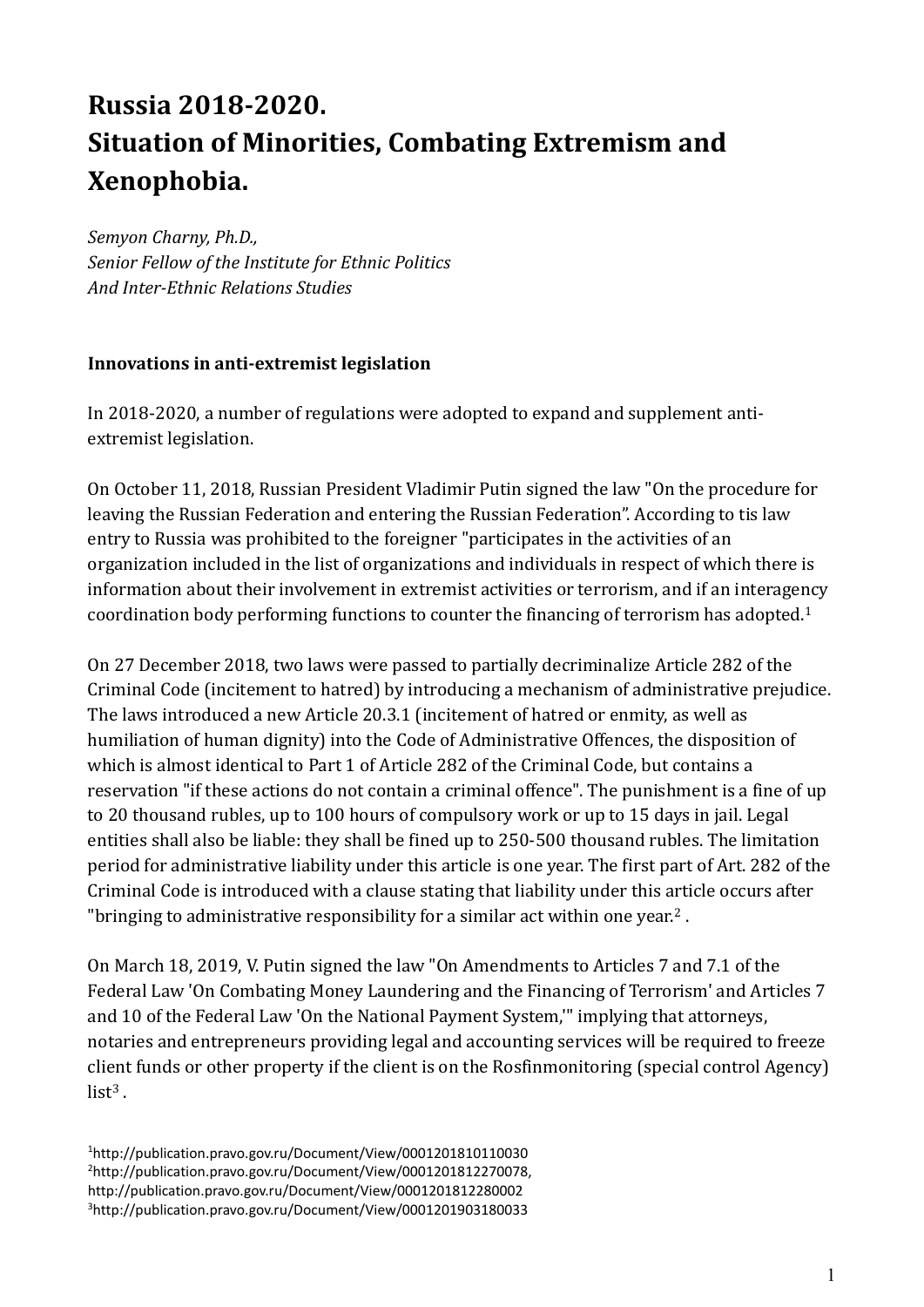On July 26, 2019, a law was passed ratifying the Shanghai Cooperation Organization (SCO) Convention on Countering Extremism. The convention defines such concepts and terms as "extremism", "extremist act", "financing of extremism", "extremist materials", "extremist organization", "countering extremism". It also establishes the basic principles of cooperation in the field of countering extremism and proposes a list of measures developed and implemented at the national level. 4

On October 1, 2019, Federal Law No. 451-FZ of November 28, 2018 "On Amendments to Certain Legislative Acts of the Russian Federation" came into force, according to which cases on recognizing materials as extremist and on recognizing information contained on the Internet prohibited for distribution in Russia were transferred from civil proceedings to administrative proceedings<sup>5</sup>.

On December 2, 2019, President Vladimir Putin signed the law "On Amendments to Article 6 of the Federal Law 'On Commemoration of the Victory of the Soviet People in the Great Patriotic War of 1941 - 1945' and Article 1 of the Federal Law 'On Countering Extremist Activity,'" which replaces the ban on "propaganda and public display" of Nazi symbols and attributes and symbols of extremist organizations with a ban on its "use." An exception is situations "in which a negative attitude to the ideology of Nazism and extremism is formed and there are no signs of propaganda or justification of Nazi and extremist ideology.<sup>6</sup>.

On December 2, 2019, a law was passed to expand the list of persons who are prohibited from being founders, participants, and members of nonprofit organizations, including public and religious associations. In accordance with it, the federal laws "On Public Associations," "On Non-Profit Organizations," and "On Freedom of Conscience and Religious Associations" were amended to prohibit organizations and individuals whose accounts were frozen by the Interagency Commission on Countering Terrorist Financing from becoming founders as well as members or participants of non-profit organizations. When applied to religious organizations, even the restriction on participation can be seen as an infringement of the right to freedom of conscience, since people are effectively denied membership in religious communities.

On 27 April 2020, the President of Russia signed a law amending the Criminal and Criminal Procedure Codes of the Russian Federation. The Criminal Code was supplemented with Article 243.4 (destruction or damage of military graves, as well as monuments, steles, obelisks, other memorial structures or objects commemorating those killed in the defense of the Fatherland or its interests or dedicated to the days of military glory of Russia). According to part 1 of this article for such actions committed "with the purpose of causing damage to historical and cultural significance of such facilities," the punishment was a fine of up to 3 million rubles or the salary for up to three years, or forced labor for up to three years, or

<sup>4</sup>Russian News Agency//https://ria.ru/20190726/1556916117.html <sup>5</sup>https://www.garant.ru/news/1296745/

6https://rg.ru/2019/12/02/v-rf-sniali-zapret-na-demonstraciiu-simvoliki-nacizma-v-nauke-i-kulture.html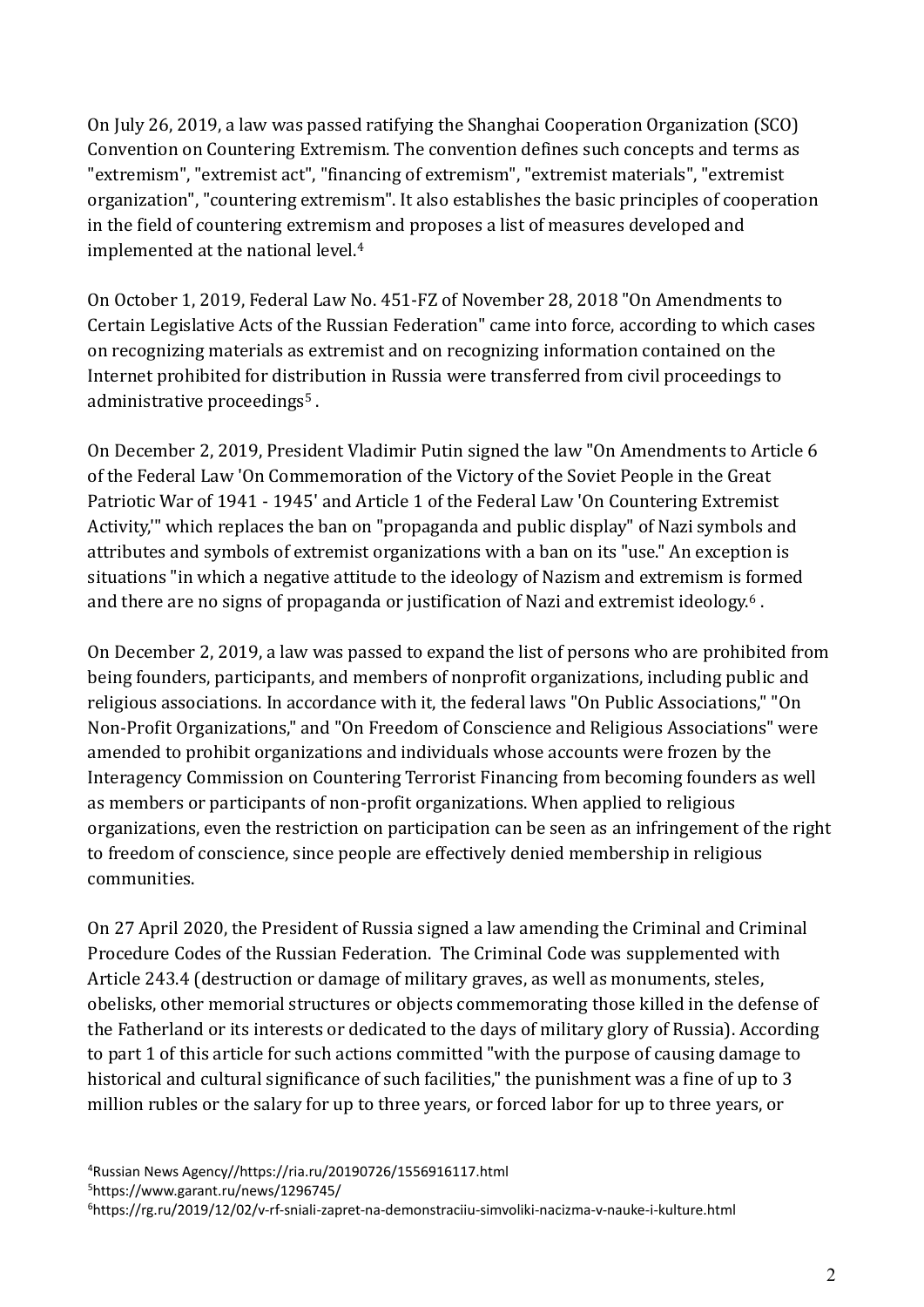incarceration for the same period. Moreover, the question was about the facilities located both in Russia and outside of it. 7

On May 23, 2020 the law "On introducing amendments to some legislative acts of the Russian Federation (in terms of improving the legislation on elections and referendums and providing basic guarantees of electoral rights and the right to participate in a referendum of citizens of the Russian Federation)" was passed that prohibited those convicted under "extremist" and "terrorist" articles of the Criminal Code to elect to representative bodies of municipal formations and legislative bodies within five years after removal or clearing of their criminal record<sup>8</sup> . The problem, however, is that because of the use of certain articles of the Criminal Code to fight the opposition, these restrictions are perceived as another attempt to limit the ability of opposition candidates to be elected.

On May 29, 2020 Russian President Vladimir Putin approved a new version of the Strategy to Counter Extremism until 2025. The concept of "ideology of violence" was introduced into the Strategy defined as a set of views and ideas justifying the use of violence to achieve political, ideological, religious and other goals.

The definition of "manifestations of extremism" was also extended to acts threatening the constitutional order and violation of the territorial integrity of Russia. The definition of "manifestations of extremism" was expanded to include activities to minimize and eliminate the consequences of extremism.

The new version of the Strategy provides a new description of external and internal extremist threats. External threats are now considered to be "the support and encouragement by a number of states of destructive activities carried out by foreign or international nongovernmental organizations aimed at destabilizing the socio-political and socio-economic situation in the Russian Federation, violating the unity and territorial integrity of the Russian Federation, including the instigation of color revolutions, the destruction of traditional Russian spiritual and moral values, as well as assistance to the activities of international extremist organizations.

The internal threats in the Strategy include attempts to carry out extremist activities by nationalist, radical public, religious, ethnic and other organizations and individuals, the spread of violent ideology, the inclination, recruitment or other involvement of Russian citizens and foreigners in the country in extremist communities and other illegal activities, and the formation of closed ethnic and religious enclaves, as well as due to historical and socioeconomic factors

The new Strategy mentions as a potential source of threats the hotbeds of terrorism in the Middle East, the creation of clandestine cells of extremist and terrorist organizations (including through remote recruitment), the danger of radicalization of migrant workers, the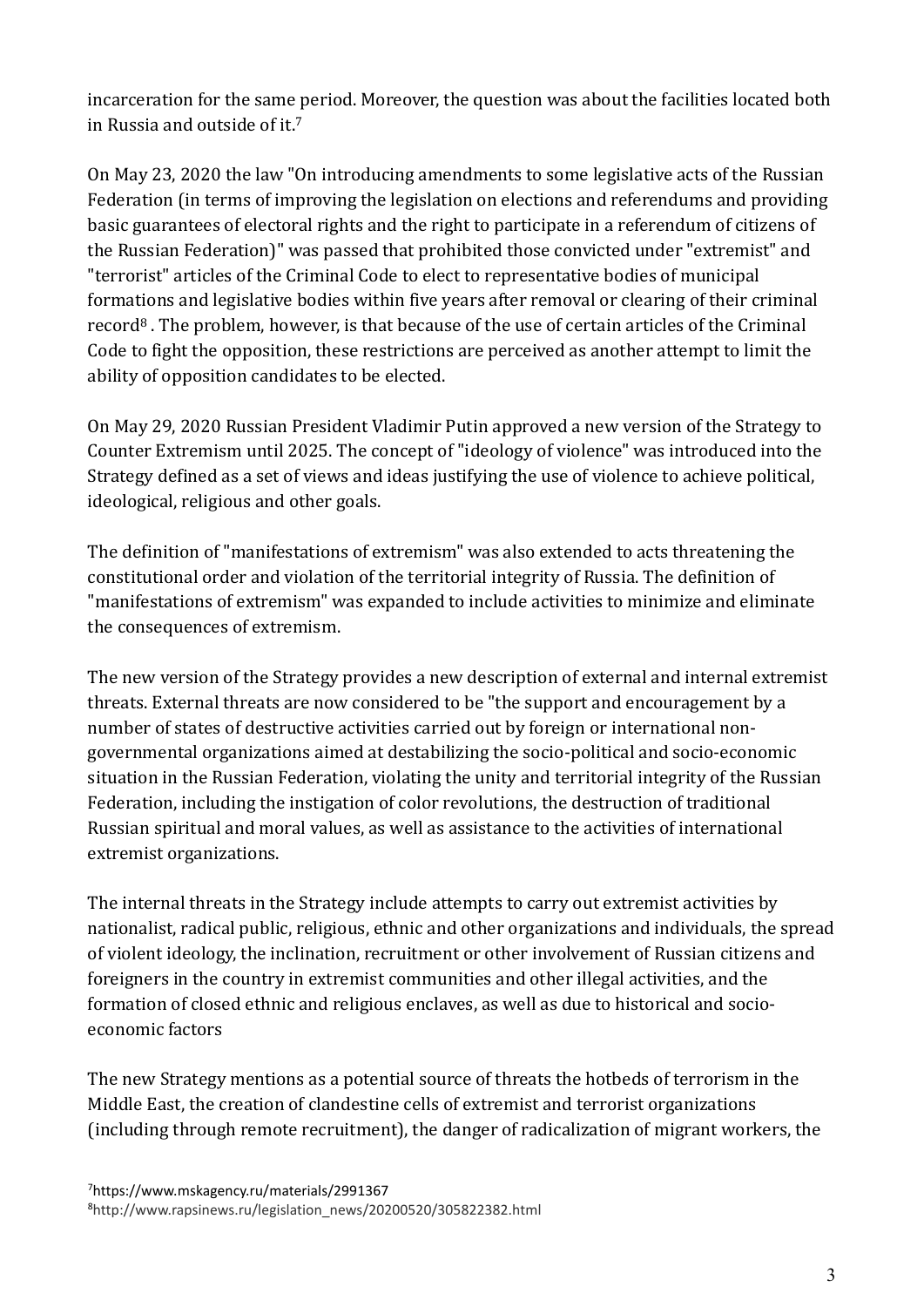"information and psychological impact" of foreign special services to "erode traditional Russian spiritual and moral values and destabilize the internal political and social situation in the country" through "destructive activities" by NGOs "disguised as humanitarian, Sports schools and clubs are also mentioned as hotbeds of radicalization of youth.

In the directions of state policy to counter extremism "improvement of mechanisms to counteract destructive activities of foreign or international non-governmental organizations," the fight against "instigation of 'color revolutions,'" the prevention of all forms of discrimination and the formation of an atmosphere of intolerance to xenophobia in society were added. In the sphere of migration policy proposed to develop programs for the adaptation of migrants; to counteract the emergence of spatial segregation, the formation of ethnic enclaves, the social exclusion of certain groups of citizens; to involve civil society institutions and comprehensive public information about migration processes and to counteract false information about them that causes hatred and hostility.

According to the new version of the Strategy, the educational process should form in children "an all-Russian civil identity, patriotism, civic responsibility, a sense of pride in Russian history," as well as foster a culture of inter-ethnic and inter-religious communication.

A list of directions of anti-extremist policy related to civil society was included in the Strategy: state support to civil society institutions fighting extremism, including veteran and youth organizations, work with socially oriented non-profit organizations, participation of public councils in activities for harmonization of interethnic and interreligious relations; assistance to mass media "in broad and objective coverage" of activity of subjects of counteraction to extremism.<sup>9</sup>

In contrast to the previous version of the Strategy, the new version introduces target indicators: the dynamics of the number of registered crimes, administrative offenses and identified perpetrators by year; the share of violent crimes in the total number of extremist crimes by year; the number of public and religious associations and organizations recognized as extremist; the number of Internet resources with extremist materials that have been blocked and from which these materials have been removed xml-ph-00

On July 31, 2020, amendments to the law "On Combating Extremist Activity" were adopted. According to them, the wording included in the definition of extremism "violent change of the foundations of the constitutional order and violation of the integrity of the Russian Federation" is replaced by "violent change of the foundations of the constitutional order and (or) violation of the territorial integrity of the Russian Federation (including alienation of part of the Russian Federation territory) except for delimitation, demarcation, re-demarcation of the state border of the Russian Federation with neighboring states"<sup>10</sup> . Such an interpretation, in principle, allows a State to negotiate border changes with other states.

<sup>9</sup>http://publication.pravo.gov.ru/Document/View/0001202005290036?index=0&rangeSize=1 10http://publication.pravo.gov.ru/Document/View/0001202007310069?index=1&rangeSize=1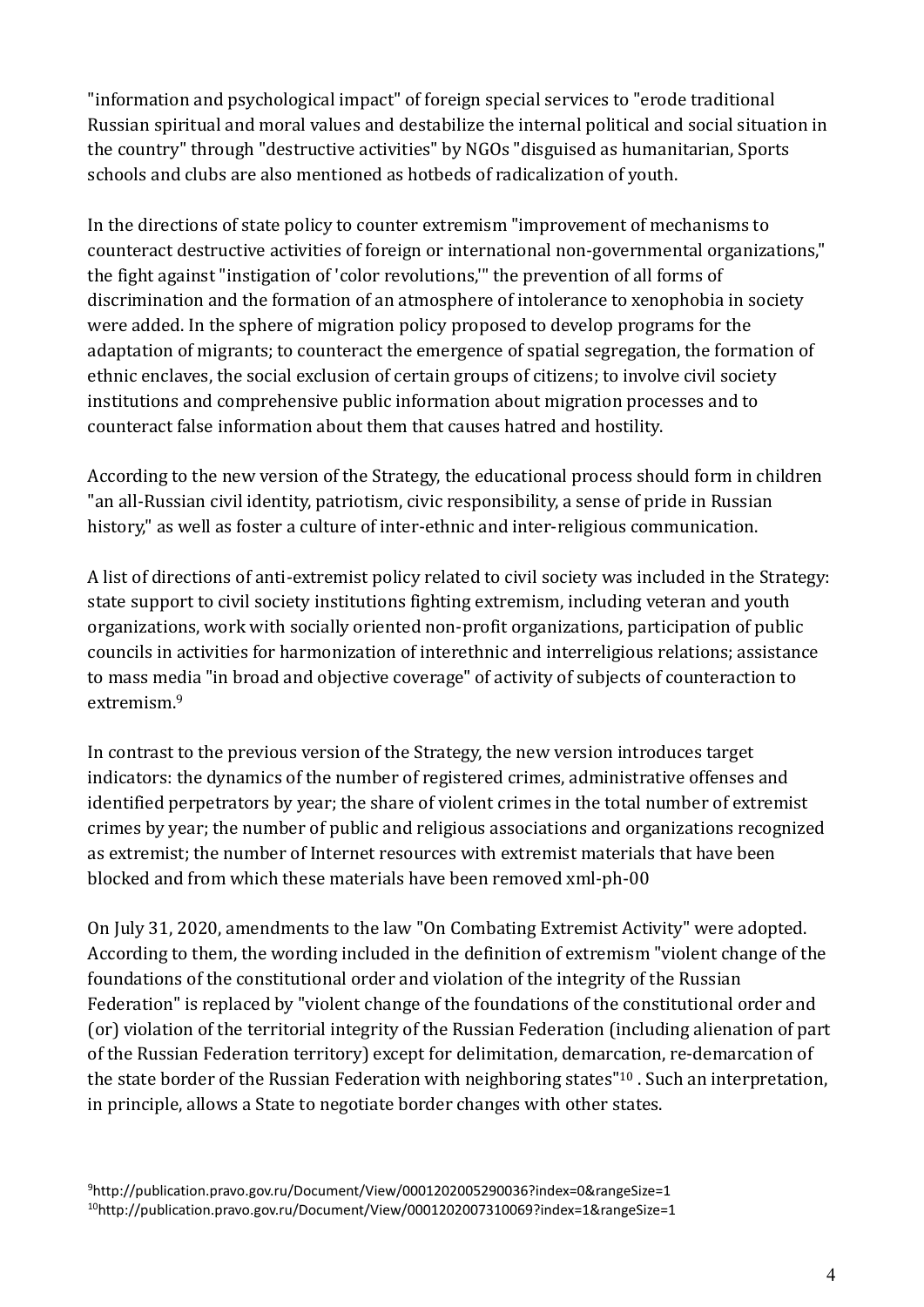#### **Migration law**

On June 8, 2020 amendments were adopted to the law "On Migration Registration of Foreign Citizens and Stateless Persons in the Russian Federation," which expanded the list of foreigners who can act as an inviting party when accepting a migrant - previously these were qualified specialists, but now - any people who own residential premises and are ready to provide them to a migrant for housing, allowed to register and deregister via MFC (multifunctional centers of state services) or via the "State Services" portal. 11

There is only one example of discriminatory legislation against migrants - and it was probably intended to calm local passions. On March 27, 2019, the head of Yakutia (Russian area), Aysen Nikolayev, signed a decree banning the employment of migrants in the region. The ban did not apply to representatives of states that are members of the Eurasian Economic Union (Armenia, Belarus, Kazakhstan, and Kyrgyzstan). According to this decree, migrants could not obtain patents for 33 types of economic activity. Among other things, they were prohibited from wholesale and retail trade, auto repair, construction, courier deliveries, as well as work as public transportation drivers, cab drivers, cafe and restaurant employees, activities in law, accounting, architecture and engineering design, research and development, and other professional scientific and technical activities. Businesses were given three months to bring the number of foreign workers in accordance with the ban<sup>12</sup>. However, judging by the fact that no scandals or mass exodus of migrants from Yakutia followed, it mostly remained on paper.

#### **Xenophobic Attacks and Xenophobic Vandalism**

If we talk about xenophobic attacks, in 2018 the monitoring recorded 6 deaths and 29 victims, in 2019 - 6 deaths and 58 victims, in 2020 (in 11 months) 1 deaths and 25 victims. Despite the fact that every such attack is a tragedy, we can state that the number of attacks is still at a low level compared to the second half of the 2000s, when the number of deaths sometimes exceeded a hundred people a year, and the number of victims was in the hundreds .<sup>13</sup>

The main centers where such crimes were committed remain the two largest cities of the country - Moscow (and the Moscow Region, which in fact represents a single region with it) and St. Petersburg (and the Leningrad Region). Thus. In 2018, Moscow accounted for 5 deaths and 15 victims, St. Petersburg for 1 death and 6 victims, in 2019 for 3 deaths and 19 victims and 1 death and 13 victims respectively, and in 2020 for 5 and 11 victims. Another notable trend in recent years is an increase in the number of attacks on LGBT people, likely caused by the perception that the authorities will not be particularly zealous in prosecuting attackers (see below), and, consequently, the proportion of LGBT people among victims of attacks. In 2018, LGBT people included (or were accepted by LGBT people or suffered because they tried

<sup>11</sup>https://rg.ru/2020/06/11/inostranzi-dok.html

<sup>12</sup>https://takiedela.ru/2019/04/narod-spit-kak-medved/,

https://glava.sakha.gov.ru/uploads/ckfinder/userfiles/files/442.pdf, https://zona.media/news/2019/03/20/yakutsk, https://sakhalife.ru/nakipelo-v-yakutske-mnogotyisyachnyiy-narod-ne-pomeshhaetsya-v-triumfe-na-antimigrantskoesobranie/, https://www.instagram.com/p/BvJa6ASlNqI/

<sup>13</sup> http://pravorf.org/index.php/smi-review/204-mbhr-short-review-2009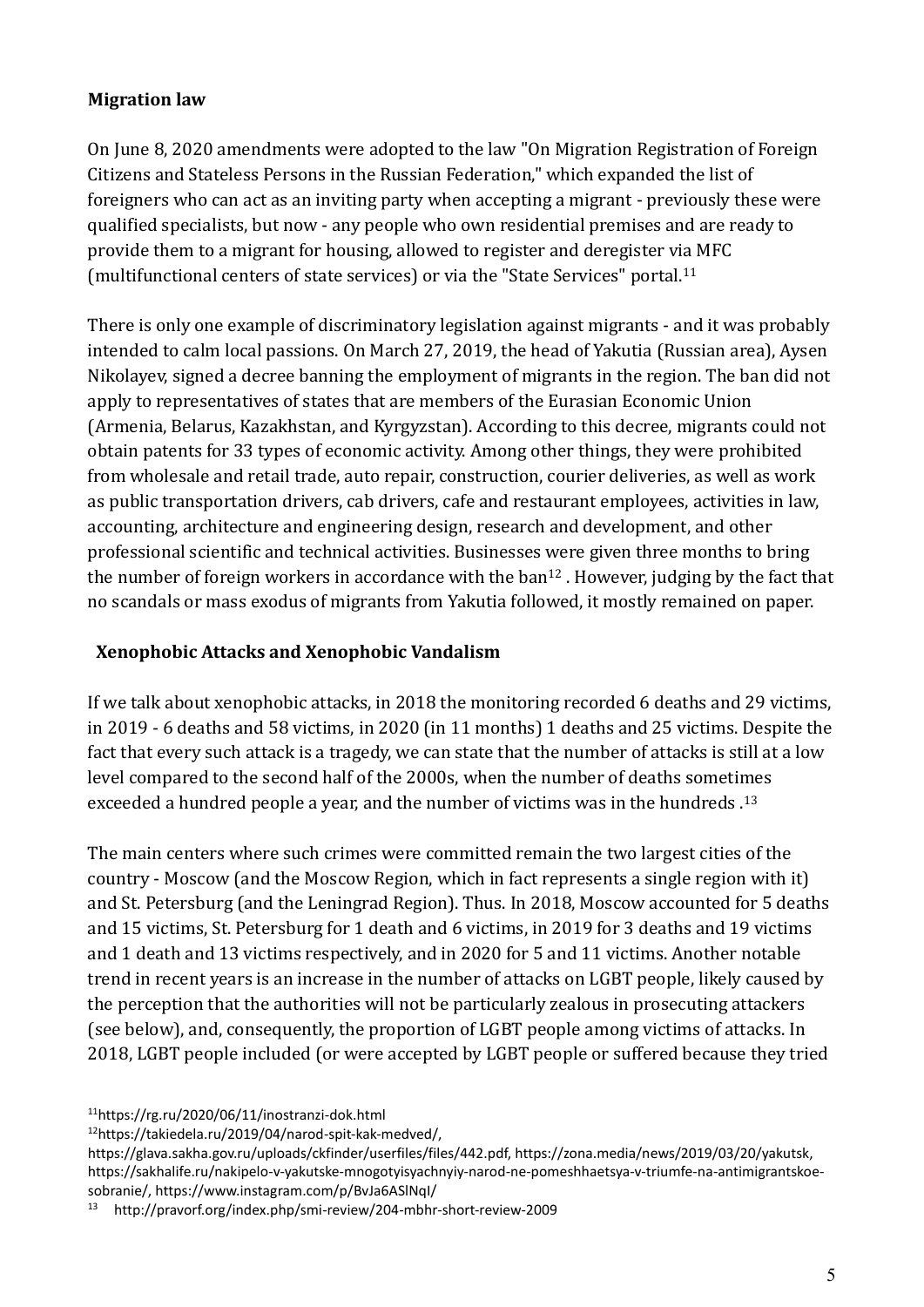to protect them) one death and four victims (approximately 8% of all victims), in 2019 three deaths and 13 victims (i.e. a quarter of all victims), and in 2020 11 victims (i.e. 40% of victims)<sup>14</sup> .

<sup>14</sup>https://rus.azattyk.org/a/kyrgyzstan\_russia\_migrants\_skinheads/28991024.html, https://www.sovacenter.ru/racism-xenophobia/news/racism-nationalism/2018/01/d43223/, https://www.spb.kp.ru/daily/26813.7/3849215/,

https://www.gazeta.ru/auto/2018/02/22\_a\_11659909.shtml?updated, https://www.sova-center.ru/racismxenophobia/news/racism-nationalism/2018/03/d43227, https://www.sova-center.ru/racismxenophobia/news/racism-nationalism/2018/04/d43228/,https://ovdinfo.org/express-news/2018/01/20/na-aktivistalevogo-bloka-posle-antifashistskogo-marsha-napali/, https://www.sova-center.ru/racism-xenophobia/news/racismnationalism/2018/12/d43225/, https://www.mskagency.ru/materials/2772210, https://www.sova-center.ru/racismxenophobia/news/racism-nationalism/2018/04/d43237/, https://ren.tv/news/kriminal/308653-kamery-nabliudeniiazafiksirovali-zhestokuiu-ponozhovshchinu-na-severe-moskvy, https://www.svoboda.org/a/29603020.html, [https://ovdinfo.org/express-news/2018/09/08/v-moskve-aktivisty-dvizheniya-serb-napali-na-dezhurnyh-](https://www.sova-center.ru/racism-xenophobia/news/racism-nationalism/2018/06/d39602/) [ru/racism](https://www.sova-center.ru/racism-xenophobia/news/racism-nationalism/2018/06/d39602/)[xenophobia/news/racism-nationalism/2018/06/d39602/,](https://www.sova-center.ru/racism-xenophobia/news/racism-nationalism/2018/06/d39602/) [https://www. kavkaz-uzel. eu/articles/324458/,](https://www.kavkaz-uzel.eu/articles/324458/)  [https://www. znak. com/2018-09-](https://www.znak.com/2018-09-04/policiya_ekaterinburga_ichet_muzhchinu_kotoryy_izbil_devushku_vozle_gey_kluba)

04/policiya ekaterinburga ichet muzhchinu kotoryy izbil devushku vozle gey kluba, https://72.xn-b1aew. xn--p1ai/news/item/14311258/[, https://www. mkkaluga. ru/incident/2018/12/10/gitarista-izvestnoy-pank-gruppy-izbili](https://www.mkkaluga.ru/incident/2018/12/10/gitarista-izvestnoy-pank-gruppy-izbili-posle-koncerta-v-obninske.html)[posle-koncerta-v-obninske. html,](https://www.mkkaluga.ru/incident/2018/12/10/gitarista-izvestnoy-pank-gruppy-izbili-posle-koncerta-v-obninske.html) [https://www. interfax. ru/moscow/651184,](https://www.interfax.ru/moscow/651184) [https://kursk-izvestia. ru/news/78796/,](https://kursk-izvestia.ru/news/78796/) [https://myslo. ru/news/criminal/2019-04-30-rasprava-nad-zhenshinoj-kassirom-v-uzlovoj-ubijca-izmyvals-nad](https://myslo.ru/news/criminal/2019-04-30-rasprava-nad-zhenshinoj-kassirom-v-uzlovoj-ubijca-izmyvalsya-nad-sosedkoj-pochti-god)[sosedkoj-pochti-god,](https://myslo.ru/news/criminal/2019-04-30-rasprava-nad-zhenshinoj-kassirom-v-uzlovoj-ubijca-izmyvalsya-nad-sosedkoj-pochti-god) [https://zona. media/news/2020/09/07/vokzal,](https://zona.media/news/2020/09/07/vokzal) [https://www. mk. ru/incident/2019/08/05/troe](https://www.mk.ru/incident/2019/08/05/troe-podrostkovnacionalistov-zaderzhany-za-ubiystvo-gastarbaytera-v-moskve.html)[podrostkovnacionalistov-zaderzhany-za-ubiystvo-gastarbaytera-v-moskve.html,](https://www.mk.ru/incident/2019/08/05/troe-podrostkovnacionalistov-zaderzhany-za-ubiystvo-gastarbaytera-v-moskve.html) [https://refugee.ru/istorii/napadenie-v](https://refugee.ru/istorii/napadenie-v-magnite-prodavets-supermarketa-izbila-akushera-ginekologa-iz-tadzhikistana/?utm_source=facebook.com&utm_medium=social&utm_campaign=sbor-sredstv-dlya-zhertvy-napadeniya-na-poch)[magnite-prodavets-supermarketa-izbila-akushera-ginekologa-iz-](https://refugee.ru/istorii/napadenie-v-magnite-prodavets-supermarketa-izbila-akushera-ginekologa-iz-tadzhikistana/?utm_source=facebook.com&utm_medium=social&utm_campaign=sbor-sredstv-dlya-zhertvy-napadeniya-na-poch)

[tadzhikistana/?utm\\_source=facebook.com&utm\\_medium=social&utm\\_campaign=sbor-sredstv-dlya-zhertvy](https://refugee.ru/istorii/napadenie-v-magnite-prodavets-supermarketa-izbila-akushera-ginekologa-iz-tadzhikistana/?utm_source=facebook.com&utm_medium=social&utm_campaign=sbor-sredstv-dlya-zhertvy-napadeniya-na-poch)[napadeniya-na-poch,](https://refugee.ru/istorii/napadenie-v-magnite-prodavets-supermarketa-izbila-akushera-ginekologa-iz-tadzhikistana/?utm_source=facebook.com&utm_medium=social&utm_campaign=sbor-sredstv-dlya-zhertvy-napadeniya-na-poch), https://www.sova-center.ru/racism-xenophobia/news/racism-nationalism/2019/04/d43231/, [http://www.pojarnayabezopasnost.ru/articles/%D0%B2-%D0%BC%D0%BE%D1%81%D0%BA%D0%B2%D0%B5-%D0%B](http://www.pojarnayabezopasnost.ru/articles/в-москве-после-митинга-напали-на-лгбт-а.html) [F%D0%BE%D1%81%D0%BB%D0%B5-%D0%BC%D0%B8%D1%82%D0%B8%D0%BD%D0%B3%D0%B0-%D0%BD%D0%B0](http://www.pojarnayabezopasnost.ru/articles/в-москве-после-митинга-напали-на-лгбт-а.html) [%D0%BF%D0%B0%D0%BB%D0%B8-%D0%BD%D0%B0-%D0%BB%D0%B3%D0%B1%D1%82-%D0%B0.html,](http://www.pojarnayabezopasnost.ru/articles/в-москве-после-митинга-напали-на-лгбт-а.html) https://tass.ru/proisshestviya/6757759, https://takiedela.ru/news/2019/08/23/kazki-napali-na-bezdomnykh/, https://www.sova-center.ru/racism-xenophobia/news/racism-nationalism/2019/08/d43226/, https://www.sova-

center.ru/racism-xenophobia/news/racism-nationalism/2019/08/d43238/,

https://www.mk.ru/incident/2019/09/05/muzhchinu-zabivshego-do-polusmerti-dvornika-s-kinzhalom-ulichili-vnacionalizme.html, https://paperpaper.ru/papernews/2019/12/10/na-ligovskom-semero-muzhchin-izbili-18-let/, https://konkretno.ru/kriminal/114940-v-kudrovo-izbili-afrikanca.html, https://zona.media/news/2019/06/21/spb, https://www.fontanka.ru/2019/04/23/023/, https://theins.ru/news/157226, [https://78.ru/news/2019-09-](https://78.ru/news/2019-09-17/)

17/v peterburge troe skinhedov s nacistskimi tatuirovkami s nozhom napali na migranta,

https://www.fontanka.ru/2020/01/30/027/, https://akhbor-rus.com/-p3157-

103.htm?fbclid=IwAR1m\_9VXvhs9asqve6\_0Qf9qtezqDra7jJMkw6kjuqtIyiyZpBD6IvhwB4M,

http://sovetsky.riz.sudrf.ru/modules.php?name=press\_dep&op=1&did=774,

https://paperpaper.ru/papernews/2019/12/10/na-ligovskom-semero-muzhchin-izbili-18-let/,

https://www.ap22.ru/paper/Barnaulets-pobil-zhitelya-Kavkaza-pryamo-v-magazine-a-zatem-izvinilsya-v-sude.html, https://www.kp.ru/daily/27072/4142355/, https://omsk.sledcom.ru/news/item/1409450/,

https://news.ru/incidents/lgbt-aktivista-izbili-za-piket-v-podderzhku-chechenskih-geev/,

https://www.newsvl.ru/accidents/2019/04/19/179973/, https://cherinfo.ru/news/100894-v-severnom-rajonecerepovca-neizvestnye-zestoko-izbili-bezdomnuu-zensinu,

https://v1.ru/text/gorod/66123169/?from=a\_recommendation, https://www.sova-center.ru/racism-

xenophobia/news/racism-nationalism/2019/06/d41178/, [https://161.ru/text/gorod/66tv.ru/news/290096/muzcina](https://www.5-tv.ru/news/290096/muzcina-izbil-celuusihsa-geev-vpodezde-doma-vmoskve/?fbclid=IwAR0Gj3BStIkng2Nr8Hh7BtUk5qKPE4w4Zmb0zdfDciuo_wX-ijgaLhtztgQ)[izbil-celuusihsa-geev-vpodezde-doma-vmoskve/?fbclid=IwAR0Gj3BStIkng2Nr8Hh7BtUk5qKPE4w4Zmb0zdfDciuo\\_wX](https://www.5-tv.ru/news/290096/muzcina-izbil-celuusihsa-geev-vpodezde-doma-vmoskve/?fbclid=IwAR0Gj3BStIkng2Nr8Hh7BtUk5qKPE4w4Zmb0zdfDciuo_wX-ijgaLhtztgQ)[ijgaLhtztgQ,](https://www.5-tv.ru/news/290096/muzcina-izbil-celuusihsa-geev-vpodezde-doma-vmoskve/?fbclid=IwAR0Gj3BStIkng2Nr8Hh7BtUk5qKPE4w4Zmb0zdfDciuo_wX-ijgaLhtztgQ) https://esquire.ru/articles/202573-tiktok-blogera-yanu-leonovu-izbili-iz-za-nepristoynyh-video-vnapadenii-priznalos-muzhskoe-gosudarstvo/, https://zelenograd24.ru/pressroom/incidents/detail/344316/, https://www.fontanka.ru/2020/07/17/69372037/, https://konkretno.ru/kriminal/125031-shkolnik-vystrelil-v-golovumigrantu-v-polezhaevskom-parke.html, https://meduza.io/feature/2019/07/26/v-peterburge-ubili-lgbt-aktivistkukotoraya-ranshe-hodila-na-russkie-marshi-ey-polgoda-ugrozhali-gomofoby, https://zona.media/news/2020/08/06/spb, https://twitter.com/sirotanareive/status/1297233802251702274, https://www.fontanka.ru/2020/10/01/69488791/, https://konkretno.ru/kriminal/131763-treh-podrostkov-podozrevajut-v-izbienii-i-grabezhe-migrantov.html, https://meduza.io/feature/2020/11/15/v-peterburge-zaveli-delo-na-podrostkov-napadavshih-na-migrantov-fontankapishet-chto-oni-izbivali-dvor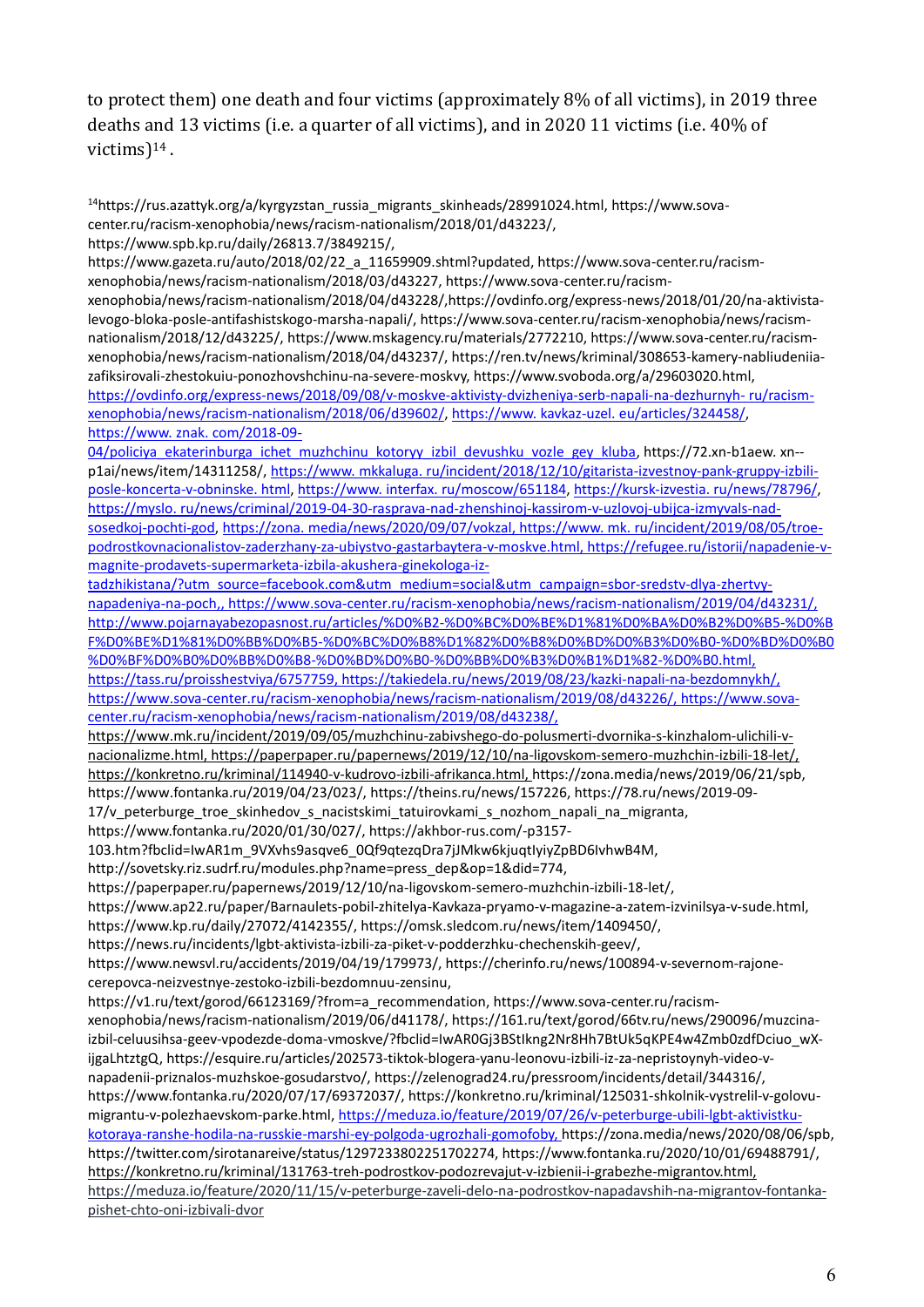As for xenophobically motivated acts of vandalism, their number also remains small and is gradually decreasing. In 2018 there were 36 such acts, in 2019 - 31, in 2020 (in 11 months) - 24. Moreover, unlike the situation with xenophobic attacks, acts of vandalism are not concentrated in Moscow and St. Petersburg - in 2018 they were noted in 25 regions, in 2019 in 23 regions, in 2020 - in 12 regions (this very year St. Petersburg became the place of concentration of such incidents - seven were noted there). Anti-Semitic incidents take a significant place among these (9 in 2018, 8 in 2019 and 4 in 2020). The second highest number of attacks were incidents against Orthodox churches, crosses, etc. (9 in 2018, 4 in 2019. In 2020, anti-Orthodox incidents were at the top of the list, with six incidents.

As for anti-Muslim vandalism, there was one incident each in 2018 and 2019, and two incidents in 2020. One incident each in all three years occurred at Protestant and Buddhist sites. In 2019 there was one anti-Chinese incident, one anti-Catholic incident, one incident targeting Crimean Tatars, and in 2020 there was one incident targeting pagans. Two incidents of anti-Caucasian vandalism were also reported in 2018, and another such incident was reported in 2020. Two incidents targeting Jehovah's Witnesses were reported in 2019. The direction of the remaining acts of vandalism cannot be ascertained<sup>15</sup> .

15https://www.facebook.com/ilya.raskin.16/posts/154717804205622, https://mr-7.ru/articles/174689/, https://www.city-n.ru/view/407982.html, https://prokuror-eao.ru/po-faktu-izobrazheniya-natsistskoj-svastiki-nafasade-zhilogo-doma-prokuraturoj-goroda-birobidzhana-prinyaty-mery-reagirovaniya,

https://stmegi.com/posts/61786/v-istoricheskoy-rezidentsii-glav-khabada-poyavilis-antisemitskie-graffiti/,

https://v102.ru/news/91897.html, https://www.kommersant.ru/doc/3991751/, https://29.xn-b1aew.xn- p1ai/news/item/12422120/, https://qha.com.ua/ru/proisshestviya/na-gore-chatirdag-v-okkupirovannom-krimu-spililipravoslavnii-krest/190404/, https://62.xn-b1aew.xn--p1ai/news/item/12915050/,

https://www.newsru.com/religy/13aug2018/karel.html, [http://www. interfax-religion. ru/? act=news& div=70978,](http://www.interfax-religion.ru/?act=news&div=70978)  http://stv24.tv/novosti/vandaly-izurodovali-chyornoj-svastikoj-poklonnyj-krest-na-meste-drevnejshego-vstavropolskom-krae-xrama/, https://66.ru/news/society/216456/, https://xn-b1aew. xn--p1ai/news/item/14906161, [http://rk. karelia. ru/accident/vandaly-razgromili-tserkov/,](http://rk.karelia.ru/accident/vandaly-razgromili-tserkov/) [https://www. elkras.](https://www.elkras.ru/arhiv/arhiv_novostei/2018god/dekabr/incidentsmagazinomslovo.jdx?fbclid=IwAR0mmE0hAGByDSWg9XeIuc9TQHIH2hCVXibRzz0gFKBJWCqHjJRNM0ctc3Q)  ru/arhiv/arhiv\_novostei/2018god/dekabr/incidentsmagazinomslovo. jdx?

[fbclid=IwAR0mmE0hAGByDSWg9XeIuc9TQHIH2hCVXibRzz0gFKBJWCqHjJRNM0ctc3Q,](https://www.elkras.ru/arhiv/arhiv_novostei/2018god/dekabr/incidentsmagazinomslovo.jdx?fbclid=IwAR0mmE0hAGByDSWg9XeIuc9TQHIH2hCVXibRzz0gFKBJWCqHjJRNM0ctc3Q) [http://www. interfax-religion.](http://www.interfax-religion.ru/?act=news&div=70055)  [ru/? act=news& div=70055,](http://www.interfax-religion.ru/?act=news&div=70055) [https://fedpress. ru/news/86/society/2175203,](https://fedpress.ru/news/86/society/2175203) [https://www. chita. ru/news/100972/,](https://www.chita.ru/news/100972/) https://www.yarnews.net/news/show/yaroslavl/41327/v yaroslavle vandaly narisovali svastiku na memoriale 30letiyu\_pobedy.htm, https://bloknot-stavropol.ru/news/vandaly-isportili-pamyatnik-revolyutsionerki-kseni-1007322, https://spbdnevnik.ru/news/2018-12-21/v-kolpino-risovali-svastiki-na-obeliske-pamyati-zhertv-kontslagerey-neskolkonedel-podryad, https://kurgan.sledcom.ru/news/item/1220837/, http://www.ruffnews.ru/novocherkassk/V-Novocherkasske-huligan-risuyuschiy-rasistskie-nadpisi-na-stenah-popal-na-video\_39830, https://epp.genproc.gov.ru/web/proc\_59news/2018/03/27/14460/,

http://poleznaya.dp.ua/?id=5444&doc=novomoskovtsy\_vozmushcheny\_natsistkoi\_svastike\_na\_zabore\_otremontirova nnoi\_shkoly, https://www.orinfo.ru/121426/arest-na-8-sutok-za-fashistskuyu-simvoliku, http://time56.ru/news/lentanovostey/v-parke-v-poselke-novosergievka-neizvestnye-nariso/[, https://www.rzn.info/news/2018/8/29/prokuratura](https://astrakhanpost.ru/pod-astraxanyu-vandaly-razgromili-musulmanskie-mogily/?utm_source=yxnews&utm_medium=desktop)[obyazala-upravlyayuschuyu-kompaniyu-doma-na-mo ru/pod-astraxanyu-vandaly-razgromili-musulmanskie-mogily/?](https://astrakhanpost.ru/pod-astraxanyu-vandaly-razgromili-musulmanskie-mogily/?utm_source=yxnews&utm_medium=desktop)  [utm\\_source=yxnews& utm\\_medium=desktop,](https://astrakhanpost.ru/pod-astraxanyu-vandaly-razgromili-musulmanskie-mogily/?utm_source=yxnews&utm_medium=desktop) https://www. interfax. ru/moscow/646063?utm\_source=yxnews& [utm\\_medium=desktop,](https://www.interfax.ru/moscow/646063?utm_source=yxnews&utm_medium=desktop) [http://www. interfax-religion. ru/? act=news& div=72223,](http://www.interfax-religion.ru/?act=news&div=72223) [https://prichod. ru/opyt](https://prichod.ru/opyt-prihodov/34085/)[prihodov/34085/,](https://prichod.ru/opyt-prihodov/34085/) [http://www. interfax-religion. ru/? act=news& div=73443,](http://www.interfax-religion.ru/?act=news&div=73443) [https://tass. ru/proisshestviya/6557700,](https://tass.ru/proisshestviya/6557700)  [http://www. interfax-religion. ru/? act=news& div=73709,](http://www.interfax-religion.ru/?act=news&div=73709) [https://www. sibreal. org/a/30365724.html?](https://www.sibreal.org/a/30365724.html?fbclid=IwAR1bXFh3B-uwXK1qYiMqjgDFC1e_ccyBB3uLFhHR6nyo64JXElyQldhkB2s)  [fbclid=IwAR1bXFh3B-uwXK1qYiMqjgDFC1e\\_ccyBB3uLFhHR6nyo64JXElyQldhkB2s,](https://www.sibreal.org/a/30365724.html?fbclid=IwAR1bXFh3B-uwXK1qYiMqjgDFC1e_ccyBB3uLFhHR6nyo64JXElyQldhkB2s) [https://fedpress.](https://fedpress.ru/news/86/society/2175203)  [ru/news/86/society/2175203,](https://fedpress.ru/news/86/society/2175203) [https://www. bankfax. ru/news/131801/,](https://www.bankfax.ru/news/131801/) [https://novayagazeta.](https://novayagazeta.ru/news/2019/05/10/151548-v-sevastopole-vozbudili-delo-o-vandalizme-posle-povrezhdeniya-memoriala-uchastnikam-velikoy-otechestvennoy-voyny)  [ru/news/2019/05/10/151548-v-sevastopole-vozbudili-delo-o-vandalizme-posle-povrezhdeniya-memoriala](https://novayagazeta.ru/news/2019/05/10/151548-v-sevastopole-vozbudili-delo-o-vandalizme-posle-povrezhdeniya-memoriala-uchastnikam-velikoy-otechestvennoy-voyny)[uchastnikam-velikoy-otechestvennoy-voyny,](https://novayagazeta.ru/news/2019/05/10/151548-v-sevastopole-vozbudili-delo-o-vandalizme-posle-povrezhdeniya-memoriala-uchastnikam-velikoy-otechestvennoy-voyny) https://epp.genproc.gov.ru/web/proc\_74, https://www.newsvl.ru/accidents/2019/02/14/178104/, https://prokuror-kaluga.ru/prokuratura-tarusskogo-rajonavyiyavila-narusheniya-v-sfere-ispolneniya-zakonodatelstva-o-protivodejstvii-ekstremistskoj-deyatelnosti.html, http://ulproc.ru/node/45861, https://www.province.ru/samara/bdi/v-samare-za-risunok-na-dome-privlekli-kotvetstvennosti-dolzhnostnykh-lits.html, https://newstracker.ru/news/incident/29-04-2019/v-pashu-vandaly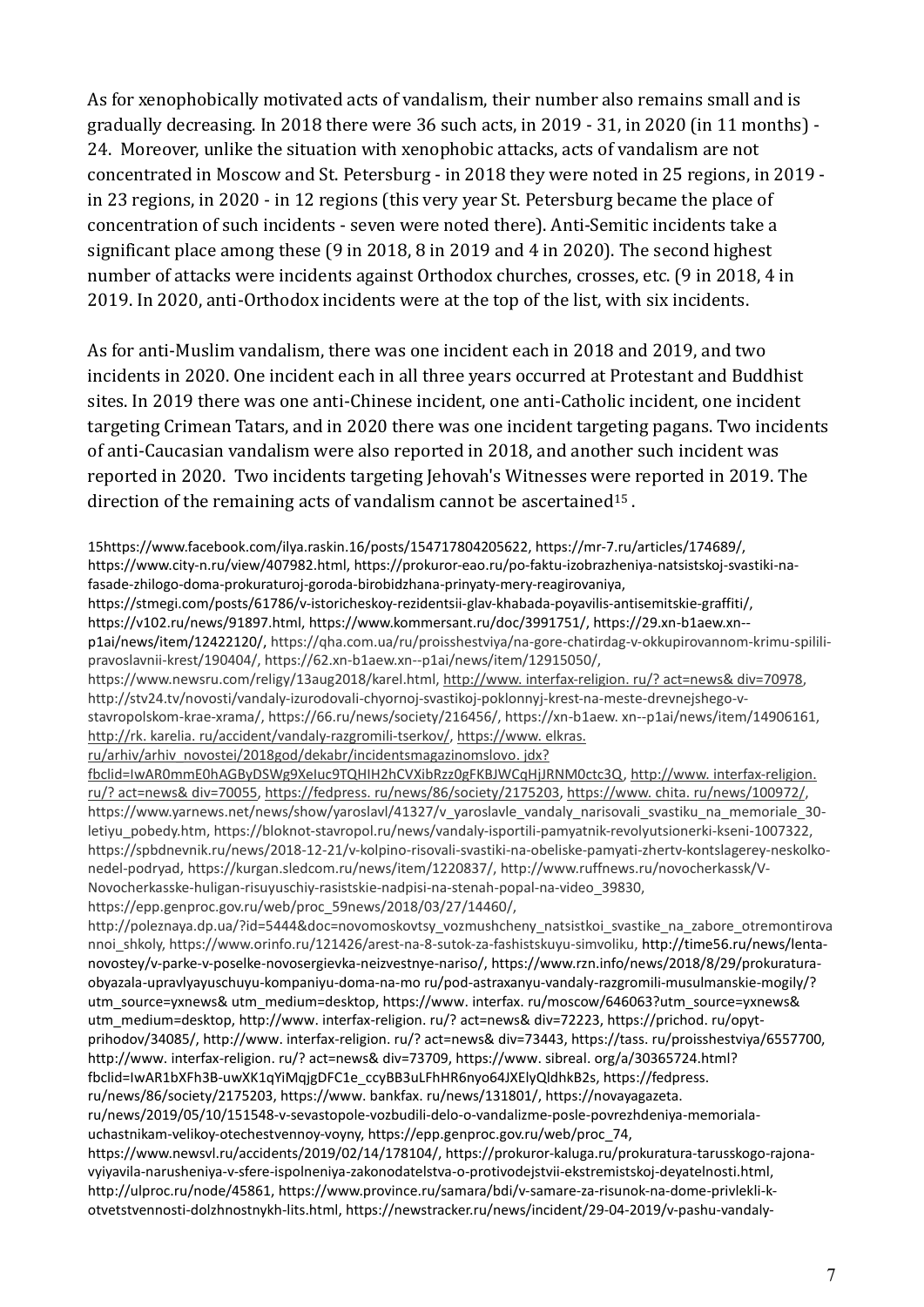The decrease in attacks and vandalism in 2020 was largely the result of the coronavirus epidemic and the resulting travel restrictions.

#### **Enforcement practice**

According to the Judicial Department of the Supreme Court in 2018, there was an upward trend in the number of people convicted under "anti-extremist" articles of the Criminal Code (Art 282, 280, 280.1, 205.2, 354.1, parts 1 and 2 148, 282.1, 282.2, 205.4, 205.5), continuing the policy of previous years (for example, in 2016 there were 662 people convicted, in 2017 - 786<sup>16</sup> ). A total of 731 people were convicted in 2018; in the second half of the year, the rate of convictions slowed somewhat due to the beginning of discussions about the decriminalization of Article 282 of the Criminal Code ("incitement to hatred"), under which people were mostly convicted - in 2018, 518 people were convicted under  $it^{17}$ .

Decriminalization of Art. 282 of the Criminal Code at the end of 2018 led to a sharp decrease in the number of convictions in 2019 - 432 people were convicted. At the same time, Article 280 of the Criminal Code (Public calls for extremist activities) (145 people were convicted under it) and Article 205.2 of the Criminal Code (Public calls for terrorist activities, public justification of terrorism or propaganda of terrorism) (126 people were convicted under it) acted as "substitutes" for Article 282 (only 36 people were convicted of it in 2019). The Prosecutor General's Office also confirmed the decrease in the number of convictions. According to its data, the decriminalization of Art. 282 led to the fact that the number of people prosecuted for extremist crimes in 2019 halved - from 1265 to 585. On the other hand, 383 people were convicted in 2019 under Article 20.3.1 of the Administrative Code of the Russian Federation ("Inciting hatred or enmity, as well as humiliation of human dignity"), which replaced Article 282 of the Criminal Code<sup>18</sup>.

https://epp.genproc.gov.ru/web/proc\_16,

narisovali-svastiku-na-v-ezde-v-georgievsk, [https://rossaprimavera.ru/news/b6fea1cb,](https://rossaprimavera.ru/news/b6fea1cb)

https://dimzakon.ucoz.ru/news/prokuraturoj\_goroda\_prinjaty\_mery\_po\_vyjavleniju\_fashistskoj\_simvoliki/2019-05- 24-1607, http://ulproc.ru/node/43083,

[http://kurganproc.ru/index.php?option=com\\_content&view=article&id=11528:v-prokurature-kurganskoj-oblasti](http://kurganproc.ru/index.php?option=com_content&view=article&id=11528:v-prokurature-kurganskoj-oblasti-utverzhdeno-obvinitelnoe-zaklyuchenie-po-ugolovnomu-delu-v-otnoshenii-zhitelya-oblastnogo-tsentra-kotoryj-prizyval-k-ekstremistskoj-deyatelnosti&catid=38&Itemid=101)[utverzhdeno-obvinitelnoe-zaklyuchenie-po-ugolovnomu-delu-votnoshenii-zhitelya-oblastnogo-tsentra-kotoryj](http://kurganproc.ru/index.php?option=com_content&view=article&id=11528:v-prokurature-kurganskoj-oblasti-utverzhdeno-obvinitelnoe-zaklyuchenie-po-ugolovnomu-delu-v-otnoshenii-zhitelya-oblastnogo-tsentra-kotoryj-prizyval-k-ekstremistskoj-deyatelnosti&catid=38&Itemid=101)[prizyval-ekstremistskoj-deyatelnost&catid=38&Itemid=101,](http://kurganproc.ru/index.php?option=com_content&view=article&id=11528:v-prokurature-kurganskoj-oblasti-utverzhdeno-obvinitelnoe-zaklyuchenie-po-ugolovnomu-delu-v-otnoshenii-zhitelya-oblastnogo-tsentra-kotoryj-prizyval-k-ekstremistskoj-deyatelnosti&catid=38&Itemid=101) [https://29.ru/text/incidents/69087691/,](https://29.ru/text/incidents/69087691/)

https://zona.media/news/2020/07/29/ferma[, https://lechaim.ru/news/napadeniya-antisemita-na-evrejskuyu](https://lechaim.ru/news/napadeniya-antisemita-na-evrejskuyu-obshhinu-na-vostoke-moskvy/)[obshinu-na-vostoke-moskvy/,](https://lechaim.ru/news/napadeniya-antisemita-na-evrejskuyu-obshhinu-na-vostoke-moskvy/) https://ura.news/news/1052433594, https://realnoevremya.ru/news/178418-velektrogorske-vandaly-povredili-musulmanskiy-centr, https://www.fontanka.ru/2020/04/08/69079270/, https://vk.com/wall65162828\_9921, https://lenta.ru/news/2020/01/27/boga\_net/,https://moe-

online.ru/news/city/1059947,https://www.fontanka.ru/2020/04/08/69077932/,

https://tvk6.ru/publications/news/49585/, https://78.ru/news/2020-02-

<sup>01/</sup>podzhog hrama apostola petra v veslom poslke popal na video,

[https://ufa.mk.ru/incident/2020/11/05/posle-prizyva-obshhestvennoy-aktivistki-neizvestnye-podozhgli-krest-v](https://komiinform.ru/news/195794)[beloreckom-rayone.htm,](https://komiinform.ru/news/195794) https://vecherka.su/articles/news/160866/, https://vladnews.ru/2020-06-

<sup>02/172868/</sup>vladivostoke\_policiya, https://35.xn-b1aew.xn--p1ai/news/item/20943320/,

https://komiinform.ru/news/195794, http://lench.chel.sudrf.ru/modules.php?name=press\_dep&op=1&did=380, https://nevnov.ru/810640-v-peterburge-avtory-ekstremistskikh-graffiti-otvetyat-za-vandalizm-v-s

<sup>16</sup>http://www.cdep.ru/index.php?id=79&item=3834, http://www.cdep.ru/index.php?id=79&item=4572

<sup>17</sup><http://www.cdep.ru/index.php?id=79&item=4894>

<sup>18</sup><http://www.cdep.ru/index.php?id=79&item=5259> ,<https://tass.ru/obschestvo/8002335>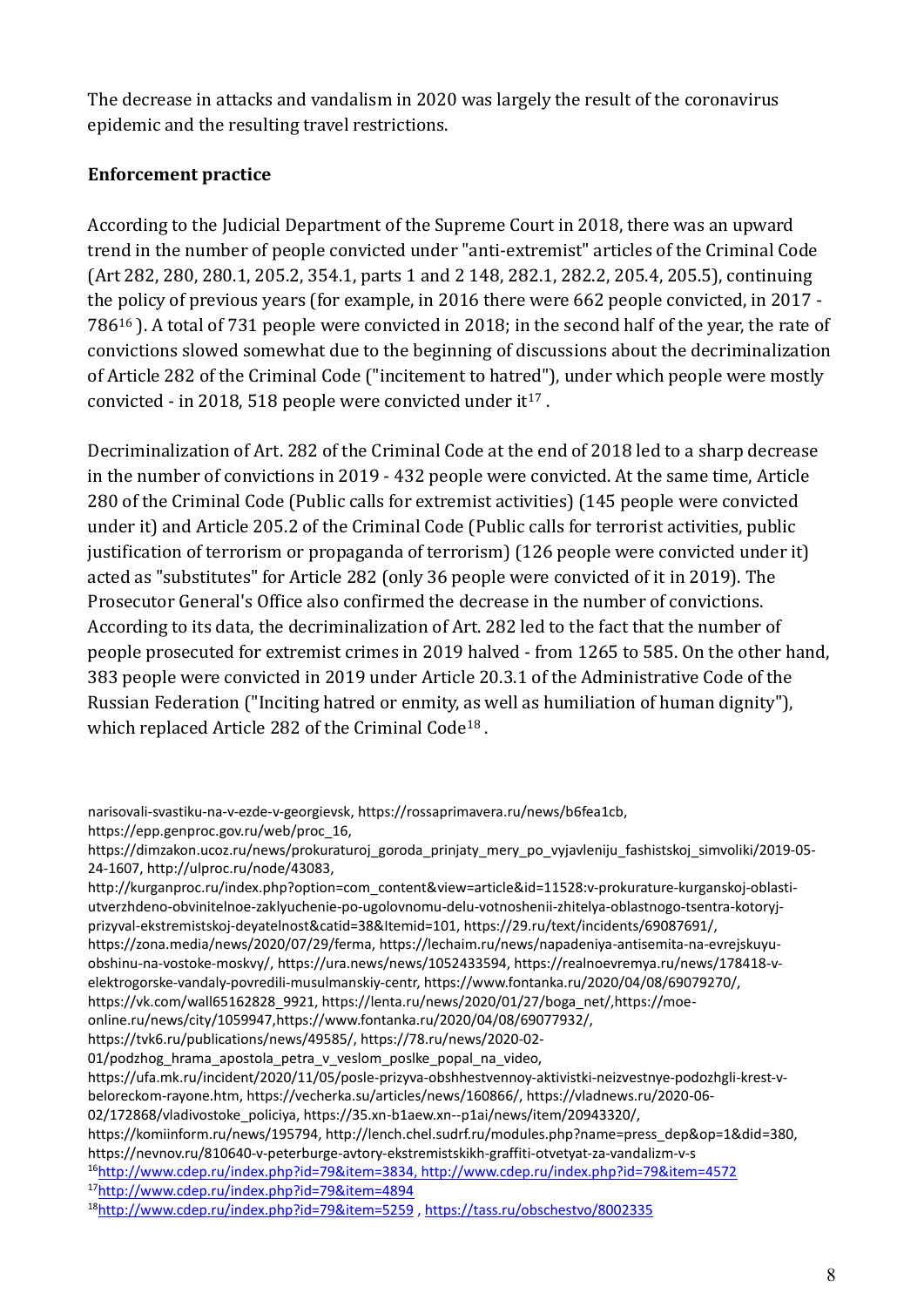According to the Judicial Department of the Supreme Court of the Russian Federation, in the first six months of 2020 220 people were convicted under "anti-extremist" articles. The largest number of convictions was under Article 280 and 205.2 of the Criminal Code - 80 and 73, respectively. In addition, 347 people were convicted under Article 20.3.1 of the CAO in the first half of 2020 - almost as many as in the whole of 2019<sup>19</sup> . If this rate continues, the number of convictions will rise again to 2017-2018 levels.

In addition, there are also large-scale convictions under the anti-extremist articles of the CAO, where the number of convictions exceeds the number of convictions under the articles of the Criminal Code by several times. Under Article 20.3 of the CAO "Demonstration of Nazi symbols and symbols of prohibited organizations") for 2018 1,652 people or legal entities were convicted, for 2019 - 2,388, and in the first six months of 2020 - 1,052. Under Article 20.29 of the CAO "Dissemination of extremist materials", 1964 people were convicted in 2018, 1,591 in 2019, and 856 in the first six months of 2020<sup>20</sup> .

According to data collected through open-source monitoring, 579 persons were convicted in 2018, 194 in 2019, and 132 during the first 11 months of 2020. A significant portion of those convicted received non-custodial sentences - conditional imprisonment, fines, restriction of freedom, correctional labor - 416 in 2018, 94 in 2019, and 75 in 2020. Custodial sentences were imposed on 161 people in 2018, 98 in 2019, and 57 in 2020. Meanwhile, 77 people in 2018, 51 people in 2019, and 24 people in 2020 were sentenced to relatively short prison terms (up to 5 years), 30, 11, and 8 people were sentenced to prison terms of 5 to 10 years, 5, 30, and 14 people were sentenced to prison terms of 10 to 15 years, 35 people in 2018 and 10 people in 2020 were sentenced to prison terms of 15 to 20 years, and 1, 4, and 1 people were sentenced to prison terms of over 20 years respectively. Five people in 2018 and 2 people in 2019 were sentenced to involuntary treatment. The sentences for eight people in 2018 and two people in 2019 are unknown.

Also, according to the General Prosecutor's Office, in 2019 more than 81,000 Internet resources with information containing terrorist and extremist threats, including calls for mass unrest and violence, were blocked. Illegal information was removed from  $45,000$  sites $^{21}$ . According to Roskomnadzor, more than 17,000 materials with ISIS propaganda were blocked in 2018, more than 20700 in 2019; Hizb ut-Tahrir was blocked in 2018, more than 14700 in 2019; In 2018 almost 5,000 materials of Right Sector, UNA-UNSO, UPA, Stepan Bandera Trident, Brotherhood, Azov battalion were blocked, in 2019 - already more than 12100 .<sup>22</sup>

There is a Federal List of Extremist Materials to combat extremist literature and Internet materials. In 2018 it increased by 365 items, in 2019 - by 194 items, in 10 months of 2020 - by 115 items, reaching 5119 items<sup>23</sup>. Extremist organizations are listed on the Federal List of

<sup>21</sup>https://tass.ru/obschestvo/8002335

```
22http://www.rkn.gov.ru/plan-and-reports/reports/p449/
```
<sup>19</sup> http://www.cdep.ru/index.php?id=79&item=5460

<sup>&</sup>lt;sup>20</sup>http://www.cdep.ru/index.php?id=79&item=4759, http://www.cdep.ru/index.php?id=79&item=5259, http://www.cdep.ru/index.php?id=79&item=5460

<sup>23</sup> https://minjust.gov.ru/ru/extremist-materials/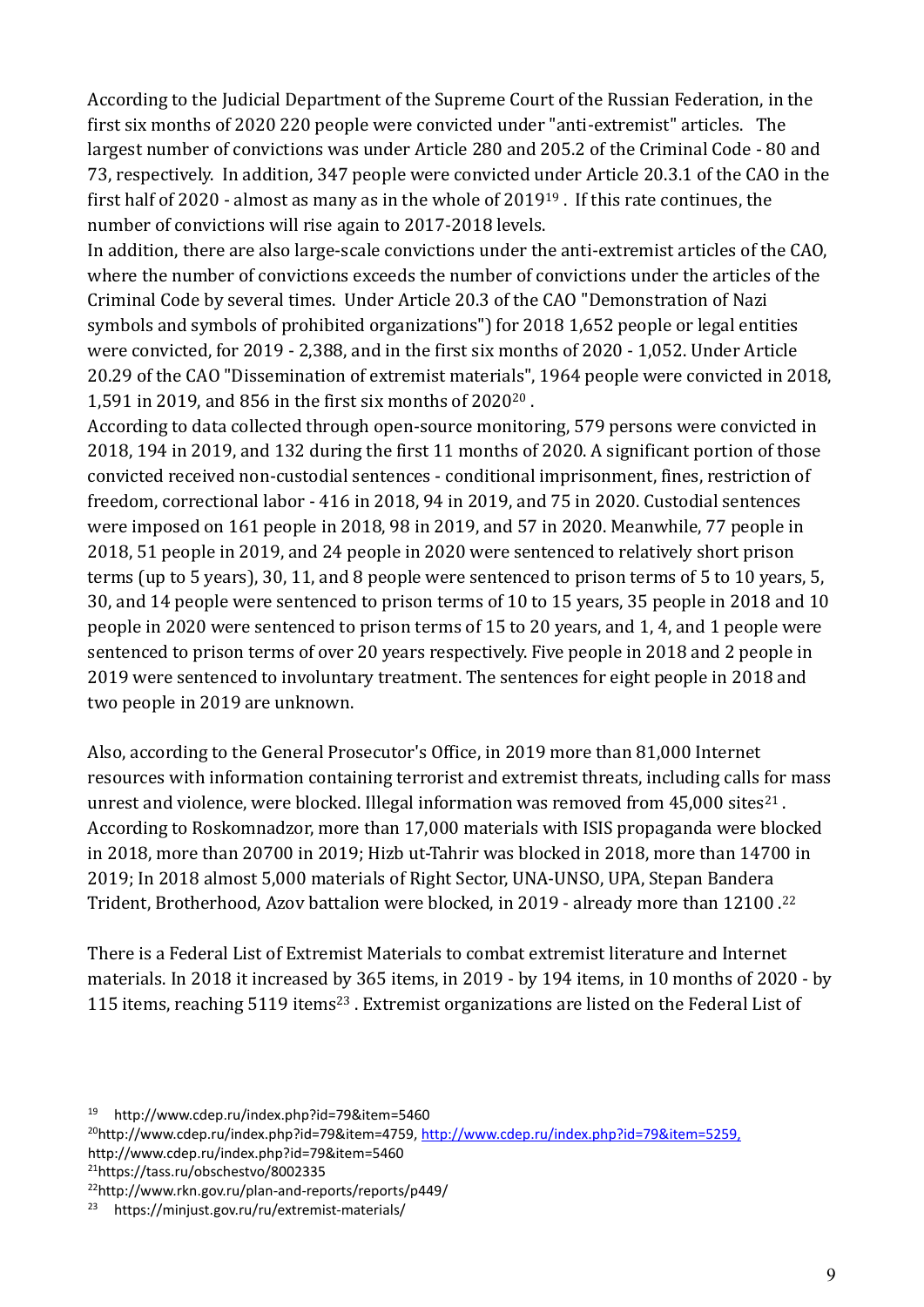Extremist Organizations. Currently, 79 organizations are included there (in 2018 there were 7, in 2019 - 4, in 2020 - 5 $^{24}$ .

It can also be noted that local officials have learned how to deal with domestic conflicts that arise on the ground, spilling over into interethnic conflicts with the active participation of radical nationalists who came there (the so-called Kondopoga technology) - all four such conflicts that broke out in 2018-2019 were promptly extinguished.

According to the Judicial Judicial Department at the Supreme Court of the Russian Federation under Art. 5.26 of the Code of Administrative Offenses of the Russian Federation (violation of legislation on freedom of conscience, freedom of religion and religious associations) in 2018, 250 persons were punished - 172 individuals and 78 legal entities, in 2019 - 223 persons: 131 individuals, 82 legal entities, 10 officials. The total amount of fines under the effective regulations in this area amounted to 3,736,500 rubles in 2018, and 3,337,100 rubles in 2019. In the first half of 2020, according to Art. 5.26 of the Code of Administrative Offenses of the Russian Federation, 132 persons were punished, including 90 individuals, 39 legal entities and three officials.

The total amount of fines under the decrees that entered into force for the first half of 2020 amounted to 1,581,000 rubles.<sup>25</sup> In this case, we are talking about a violation of the Law on Missionary Work (more precisely, Federal Law No. 374 of July 6, 2016 "On Amending the Federal Law "On Countering Terrorism" and certain legislative acts of the Russian Federation in terms of establishing additional measures to counter terrorism and ensure public security", which introduced article 5.26 of the Code of Administrative Offenses) imposes a number of restrictions on the activities of religious organizations: a closed list of places where missionary activity is allowed is established, a ban on missionary activity in residential premises (except for religious rites and worship services) is introduced, missionaries are required to have a package of documents when conducting missionary activity confirming their authority. A restriction is introduced on the participation of foreigners who entered Russia at the invitation of a religious organization in missionary activities on behalf of other religious organizations.<sup>26</sup> Despite the fact that there is no clear concept of "missionary activity" in the law, theoretically even believers who tell their neighbors about their religion can be held accountable for it.

 A number of resolutions clarifying unclear places in the "anti-missionary" legislation were issued by the Constitutional Court and the Supreme Court.

On March 13, 2018, the Constitutional Court of the Russian Federation issued a ruling, according to which a sign of the missionary activity of a religious association is "dissemination by citizens, their associations of information about a specific religious doctrine among persons who, not being its followers, are involved in their number", and the missionary activity itself " carried out by a special circle of persons (a religious association, its members, other citizens and legal entities in the prescribed manner). Thus, the fact of carrying out

<sup>24</sup> https://minjust.gov.ru/ru/documents/7822/

<sup>25</sup> [http://cdep.ru/index.php?id=79&item=4891,](http://cdep.ru/index.php?id=79&item=4891) [http://cdep.ru/index.php?id=79&item=5258,](http://cdep.ru/index.php?id=79&item=5258) http://cdep.ru/index.php?id=79&item=5461

<sup>26</sup> http://asozd2.duma.gov.ru/main.nsf/(SpravkaNew)?OpenAgent&RN=1039149-6&02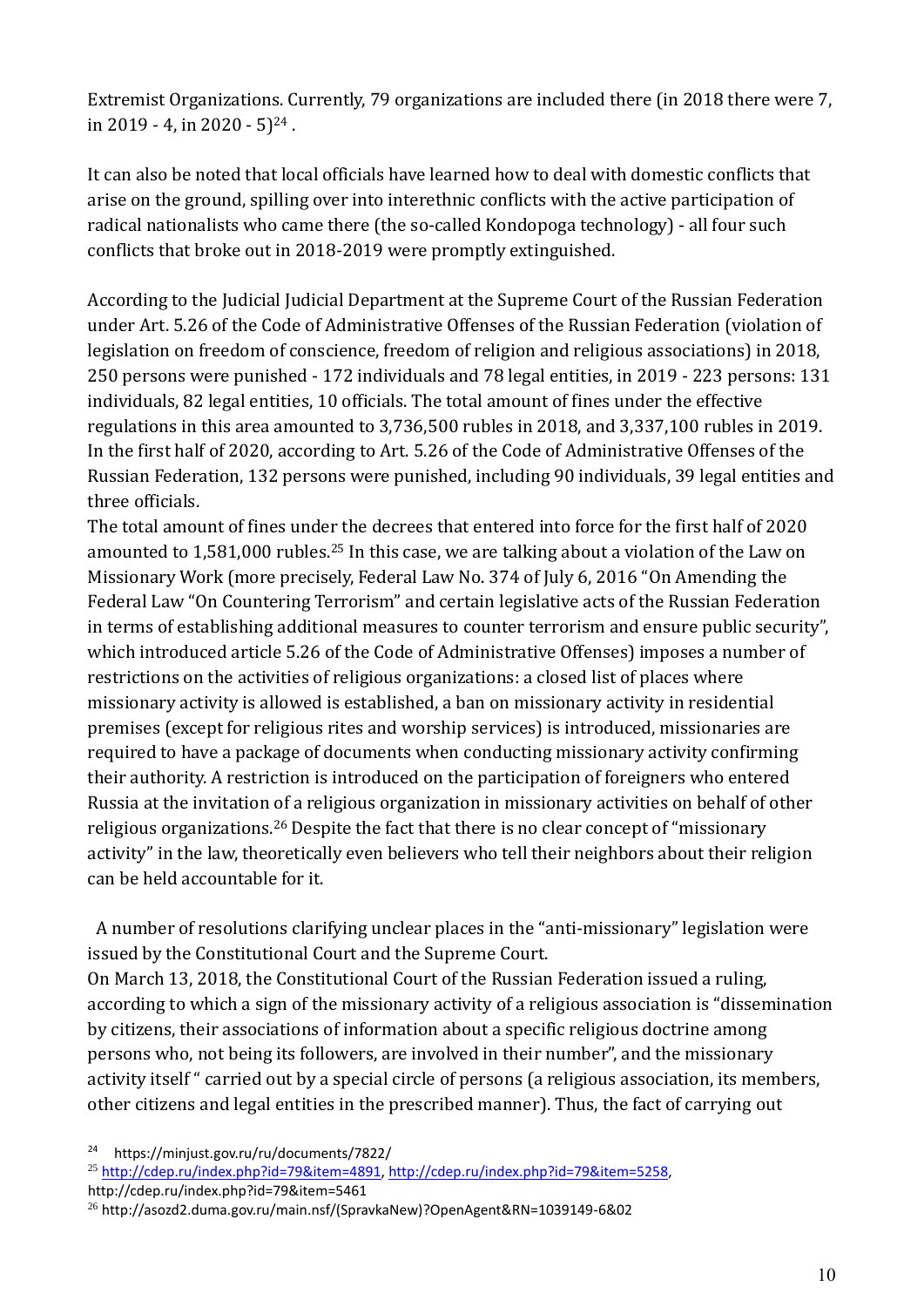missionary activity can be considered proven only if all these signs are present in the activity of a religious association.

According to the Forum 18 service, during 2019 and the first half of 2020, liability under parts 4 and 5 of Art. 5.26 of the Code of Administrative Offenses of the Russian Federation, 17 religious organizations and 125 believers were involved (some of them in several episodes). At the same time, in 2020, the number of Muslims exceeded the number of Protestants, who were previously the main victims of persecution under this article. In 2019, 100 people were convicted - 42 Muslims, 17 Baptists, 16 Evangelical Christians, 8 Hare Krishnas, three Methodists, two Mormons and Seventh Day Adventists each, one Buddhist and one Catholic. The religious affiliation of 8 more people is unknown. In January-June 2020, 20 Muslims, 12 Baptists, 6 Evangelical Christians and 1 Catholic were convicted. The religious affiliation of 3 more people is unknown.<sup>27</sup>

Moreover, judging by the media and the Forum 18 service, one of the most common reasons for conviction under this article is the failure to mention the full official legal name of the organization on signs and websites of religious organizations.<sup>28</sup>

Two facts of attracting representatives of Jewish organizations for "illegal missionary work" can be noted - in March 2018, lighting candles in the Hanukkah menorah at the organization's office in Moscow in December 2017 was considered "missionary work",<sup>29</sup> and in February 2019 - a lecture by Israelis at a meeting held in Novosibirsk Jewish community center of the seminar for Jewish youth "Jewish Lifehacker". <sup>30</sup> In 2018, the requirements for religious groups were tightened. The order of the Ministry of Justice "On Amendments to the Form of Notification of the Beginning of the Activities of a Religious Group," which came into force on July 20, requires the notification of the creation of a religious group to contain the personal data of its creator, as well as "information about the fundamentals of religion, places of worship, other religious rites and ceremonies, a leader, a representative, citizens belonging to a religious group.<sup>31</sup>

# **Problems of law enforcement**

One of the main problems of enforcement of anti-extremist legislation is its excessively broad interpretation by law enforcement agencies, resulting in abuses.

On September 21, 2018, the Prosecutor General's Office of the Russian Federation issued Instruction No. 602/27 "On strengthening prosecutorial supervision over the execution of

27

http://www.forum18.org/archive.php?article\_id=2593&fbclid=IwAR2bWjbXks7QDxRXWrbFuUvh0DBTBPWnuQuVIk8Jc Zf5REKheI-hsTqBEkQ

<sup>&</sup>lt;sup>28</sup> See for example: [https://chelny-biz.ru/news/219457/,](https://chelny-biz.ru/news/219457/) [https://www.ng.ru/facts/2018-06-20/10\\_444\\_hunting.html,](https://www.ng.ru/facts/2018-06-20/10_444_hunting.html) [http://www.forum18.org/archive.php?article\\_id=2618](http://www.forum18.org/archive.php?article_id=2618)

<sup>&</sup>lt;sup>29</sup> [https://www.facebook.com/permalink.php?story\\_fbid=10204638419078616&id=1779367858](https://www.facebook.com/permalink.php?story_fbid=10204638419078616&id=1779367858)

<sup>30</sup> https://www.kp.ru/online/news/3385603/?fbclid=IwAR2C2bdkY2ZF5MdpWwlhHzY0AXAzT8f2S0tX1lH74Yuakid26 dfpF4B\_yY

<sup>31</sup> https://www.interfax.ru/russia/620812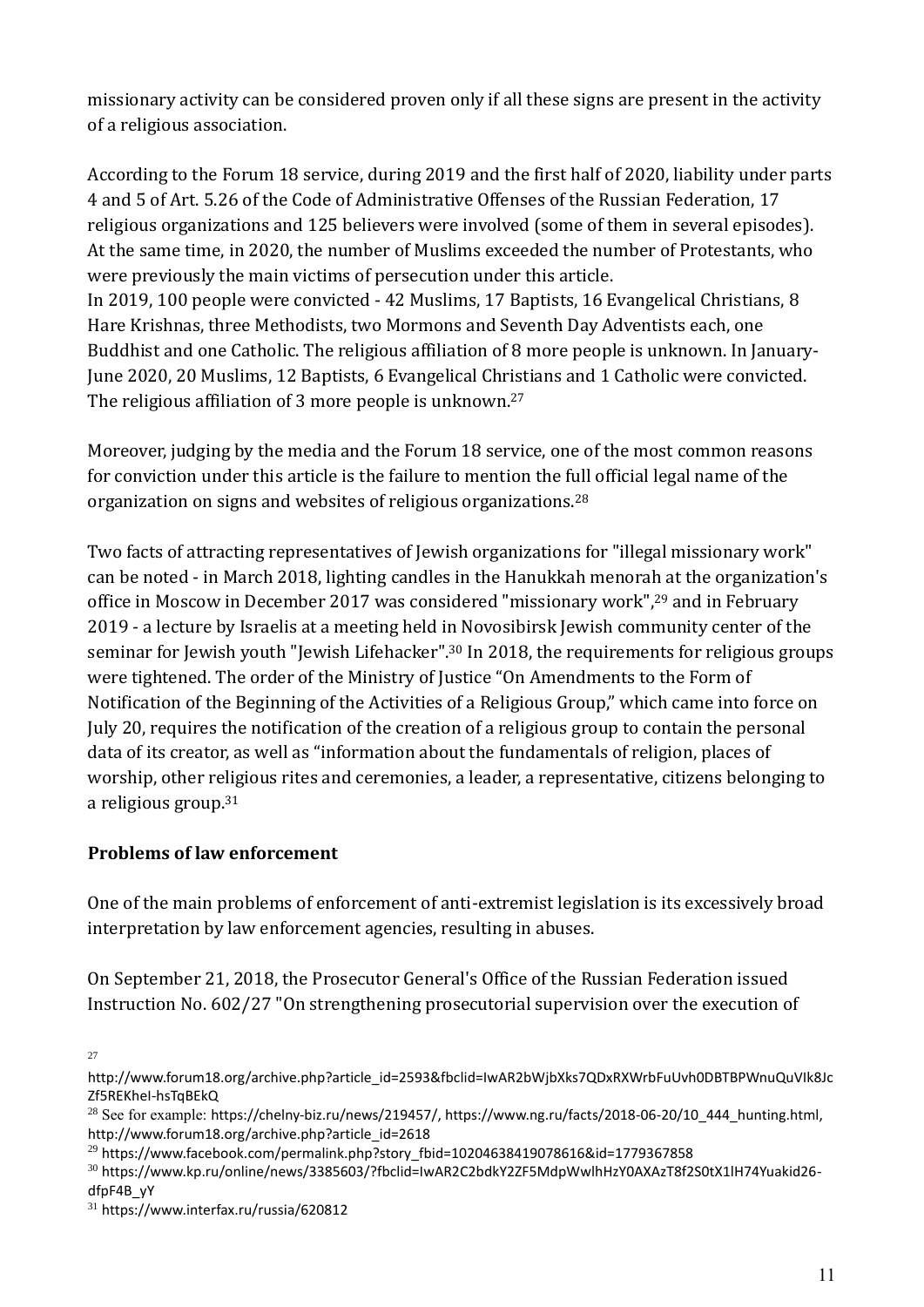laws in detecting, suppressing, disclosing and investigating extremist crimes". The Prosecutor General's Office urged to pay special attention to the investigation of crimes "committed with the use of violence, within an extremist organization or extremist community, including those formed along ethnic lines, in places of detention and using the Internet, as well as those motivated by hatred or hostility towards any social group. It was noted that prosecutors should seek to consider during the investigation the presence of signs of financing of extremist activity, inducement, recruitment, other involvement in extremist communities and organizations, but also to check the presence in the operational and service materials "documents indicating the concealment of crimes, illegal exemption from criminal prosecution, falsification of grounds and conditions of operational and investigative activities, results of operational and investigative activity".

Regional-level prosecutors were instructed to conduct a review of each case of termination of criminal prosecution on rehabilitative grounds or a verdict of acquittal. After examining the validity of the decision, they were to prepare an opinion, which was to be sent to the General Prosecutor's Office no later than one month after the decision of the investigator (inquirer) or the entry into legal force of the court decision.

The General Prosecutor's Office noted that in the absence of a goal of incitement to hatred, it excludes prosecution under Article 282 of the Criminal Code, and the fact of posting materials with signs of incitement to hatred online is not yet a basis for criminal prosecution. Commenting on the initiation of criminal proceedings under Article 280 of the Criminal Code, the Prosecutor General's Office explained that "appeals to extremist activity will be considered as such only if the purpose of inciting other persons to extremist actions is present" ,<sup>32</sup> The document was clearly aimed at stopping the wave of wrongful prosecutions under "extremist" articles, which caused a number of complaints.

There are several groups of people who are unreasonably prosecuted. These are representatives of "wrong" confessions, oppositionists, prisoners, and even collectors.

If we talk about the use of anti-extremist legislation to persecute religious minorities, we are talking primarily about the persecution of Jehovah's Witnesses after in April 2017 the Russian Supreme Court recognized the Administrative Center of Jehovah's Witnesses in Russia and 395 local religious organizations as extremist organizations under Part. 1 of Article 282.2 of the Criminal Code of the Russian Federation (organizing the activities of a religious association in respect of which a court has made an effective decision to liquidate in connection with the implementation of extremist activities).

In 2018, one person was convicted and sentenced to mandatory labor, but the sentence was later overturned by a higher court<sup>33</sup>. Twelve people were convicted in 2019 - four of whom were fined, six were sentenced to 1 to 5 years in prison, and two were sentenced to six years in prison<sup>34</sup> .

https://www.garant.ru/products/ipo/prime/doc/71972118/ https://jwrussia.news/news/2018/12/555.html, https://jwrussia.news/news/2019/03/651.html https://jwrussia.news/news/2019/02/593.html, https://jwrussia.news/news/2019/04/708.html, https://jwrussia.news/news/2019/07/948.html, https://jwrussia.news/news/2019/09/1149.html,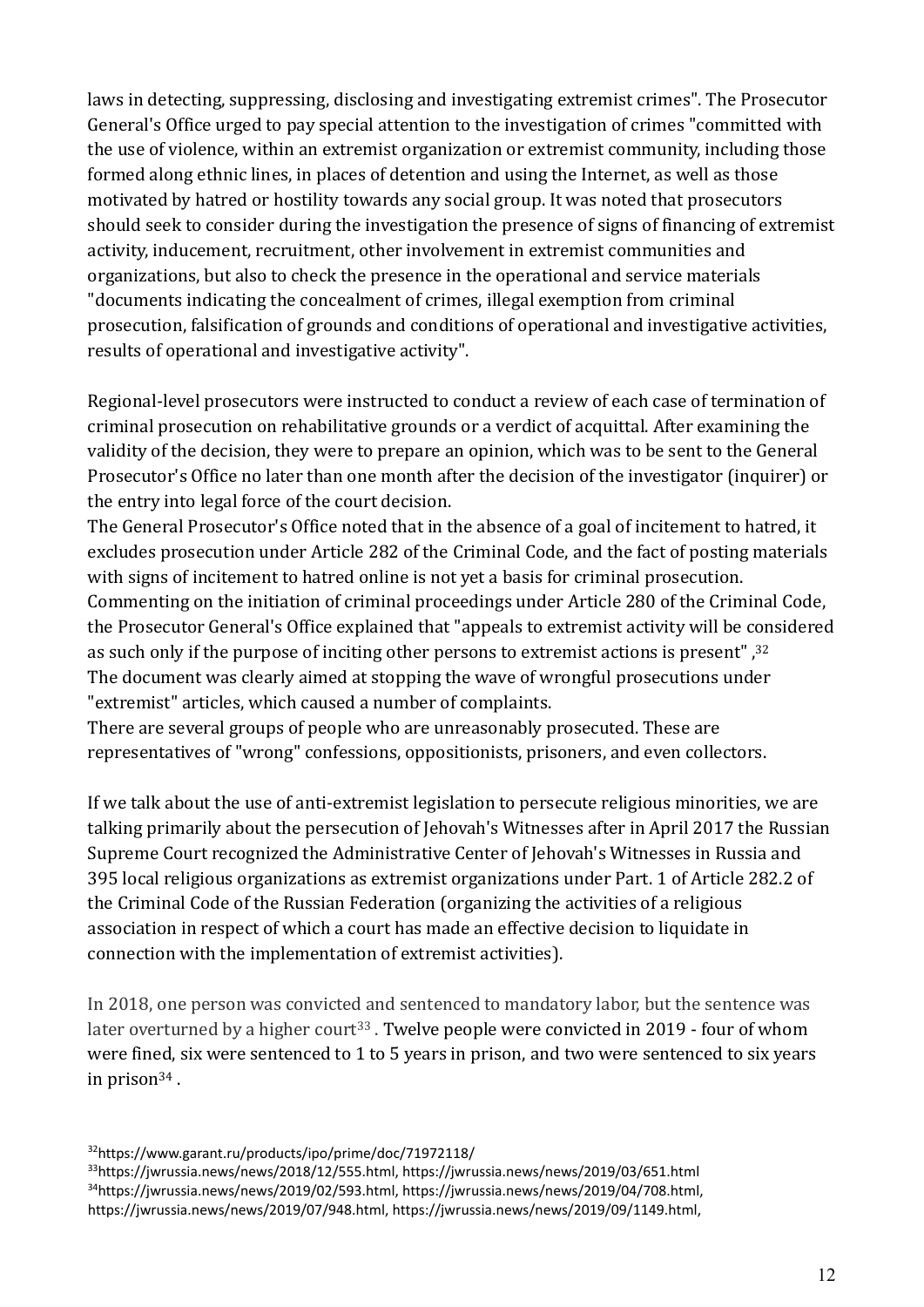In the first 11 months of 2020, 46 people were convicted - out of 29 to suspended sentences, six to fines, nine to 1 to 5 years in prison, and two to six years in prison<sup>35</sup>. Here are some examples. For example, on February 6, 2019, the Railway Court of Orel found Dennis Christensen, a citizen of Denmark, guilty of organizing the activities of an extremist organization (Part 1, Article 282.2 of the Criminal Code) and sentenced him to six years in prison<sup>36</sup> . On June 4, 2020, the Supreme Court of Crimea considered the appeal of the prosecutor's office against the sentence of Jehovah's Witness Artem Gerasimov, increasing the initial sentence from a fine to six years in prison $37$ .

At the end of July 2018, Roskomnadzor, the State body controlling the media, added the Jehovah's Witnesses website in Russia jw-russia.org. and 10 other Jehovah's Witnesses websites<sup>38</sup> to the Unified Register of Banned Sites.

[In early](https://kirov.sledcom.ru/news/item/1510118/Внчале) October 2020, the Committee of Ministers of the Council of Europe urged Russia to implement the decisions of the European Court of Human Rights and lift the restrictions imposed on Jehovah's Witnesses in Russia, review the sentences previously imposed on Jehovah's Witnesses, repeal the ban on the organization's activities in place since 2017, and amend anti-extremism legislation. 39

Meanwhile, Russian President Vladimir Putin, speaking11 December 2018 at a meeting of the Council on the Development of Civil Society and Human Rights, noted that he "does not really understand" why the Witnesses are being persecuted $40$ .

In a report published in June 2019 on the human rights situation in 2018, Russian Human Rights Ombudsman Tatyana Moskalkova noted that the sentences of Jehovah's Witnesses "make one wonder about the existence of a conflict between the constitutional right to practice one's religion individually or together with others and the characteristics of extremist activity specified in Article 282.2 of the Russian Criminal Code. Of course, any extremist activity is unacceptable, but the vague criteria for classifying religious materials as extremist

https://jwrussia.news/news/2020/10/4.html, https://jwrussia.news/news/2020/10/12.html,

```
https://jwrussia.news/news/2020/11/7.html, https://jwrussia.news/news/2020/11/12.html
```
<sup>36</sup>https://www.bbc.com/russian/news-47132228

https://jwrussia.news/news/2019/11/1318.html, https://jwrussia.news/news/2019/11/1319.html, https://jwrussia.news/news/2019/11/1364.html

<sup>35</sup>https://jwrussia.news/cases/polyarny.html#20200124, https://jwrussia.news/news/2020/01/39.html,

https://jwrussia.news/cases/khabarovsk.html#20200204, https://jwrussia.news/cases/khabarovsk3.html#20200218,

https://jwrussia.news/news/2020/03/3.html, https://jwrussia.news/news/2020/04/1.html,

https://jwrussia.news/cases/vilyuchinsk.html#20200519, https://jwrussia.news/news/2020/06/5.html,

https://jwrussia.news/news/2020/07/20.html, https://jwrussia.news/news/2020/08/1.html,

https://jwrussia.news/news/2020/09/2.html, https://jwrussia.news/news/2020/09/3.html,

https://jwrussia.news/news/2020/09/5.html, https://jwrussia.news/news/2020/09/7.html,

https://jwrussia.news/news/2020/09/10.html, https://jwrussia.news/news/2020/10/3.html,

<sup>37</sup>https://graty.me/news/sud-v-krymu-v-apellyaczii-izmenil-shtraf-svidetelyu-iegovy-na-shest-let-zaklyucheniya/ <sup>38</sup>[https://kuybcourt--](https://kuybcourt--oms.sudrf.ru/modules.php?name=sud_delo&srv_num=1&name_op=doc&number=67551690&delo_id=1540005&new=0&text_number=12)

[oms.sudrf.ru/modules.php?name=sud\\_delo&srv\\_num=1&name\\_op=doc&number=67551690&delo\\_id=1540005&ne](https://kuybcourt--oms.sudrf.ru/modules.php?name=sud_delo&srv_num=1&name_op=doc&number=67551690&delo_id=1540005&new=0&text_number=12) [w=0&text\\_number=12](https://kuybcourt--oms.sudrf.ru/modules.php?name=sud_delo&srv_num=1&name_op=doc&number=67551690&delo_id=1540005&new=0&text_number=12)

<sup>39</sup>https://www.svoboda.org/a/30870473.html

<sup>40</sup>http://kremlin.ru/events/president/news/59374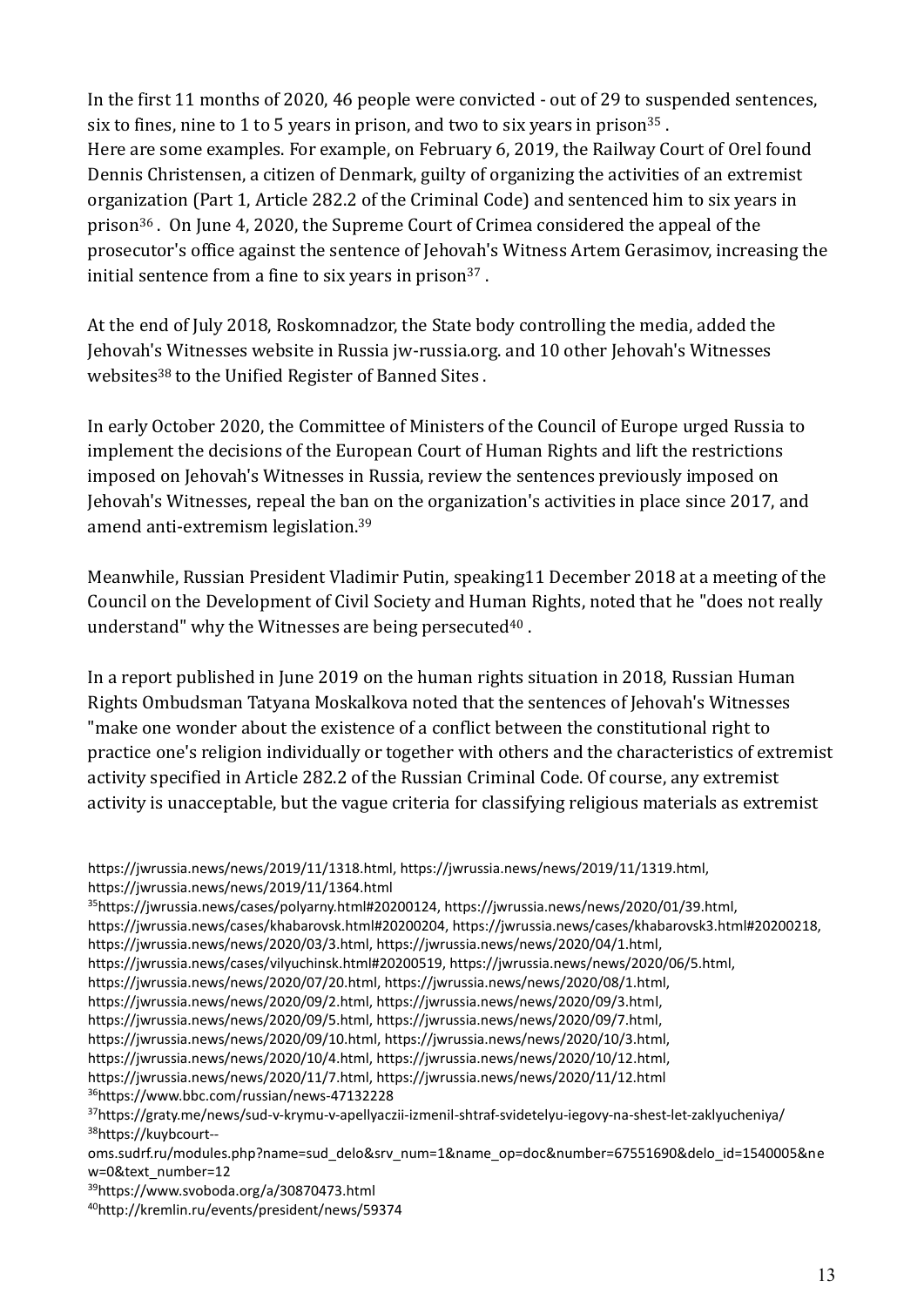is also unacceptable, when in fact any federal judge at his discretion can ban any book, image, video, or audio recording."<sup>41</sup> .

All this led to the fact that in October 2021 the Plenum of the Supreme Court clarified the application of anti-extremist legislation in terms of violating the right to freedom of religion. The document, in particular, says that actions "consisting solely in the implementation of ... the right to freedom of conscience and freedom of religion, including through the individual or joint use of religion, worship or other religious rites and ceremonies. By themselves, they do not form a corpus delicti under Part 2. articles 282.2. Criminal Code of the Russian Federation.<sup>42</sup>

Several cases of Jehovah's Witnesses being acquitted by the courts just before this clarification should be noted. On August 27, 2020 an investigator with the Sakhalin Oblast FSB dismissed a criminal case against two Jehovah's Witnesses from Nevelsk due to lack of corpus delicti: Vyacheslav Ivanov, 50, and Dmitry Kulakov, 23, accused of inciting religious hatred<sup>43</sup>. On October 7, 2020, the May District Court of Kabardino-Balkaria acquitted Jehovist Yuri Zalipaev, accused of calling for violence against Orthodox Christians and Muslims, finding him not guilty. 44

In 2018-2020, there were 10 cases (9 of them in 2018) when inmates of certain colonies were tried under part 1 of article 20.3 of the Administrative Code. These were cases involving tattoos in the form of swastikas, etc., and such cases represented a typical "search under the flashlight." The statement on propaganda looked particularly comical in the case of the nationalist Nikita Korolev, who is serving a life sentence where he has almost no one to show it in front of. Equally comical was the February 2018 court sentence in Cheboksary to "confiscate the instrument of the crime" - i.e., the tattoo. Whether it was the prisoner himself who had to cut off the tattoo or whether it was left to bailiffs to do it was not specified<sup>45</sup>. In 2018-2020, six cases were registered against collectors who sold Nazi paraphernalia under Article 20.3 of the Administrative Code ("Production and Sale of Nazi Symbols").<sup>46</sup>

<sup>41</sup>https://ombudsmanrf.org/upload/files/docs/lib/doclad\_2018.pdf

<sup>42</sup> https://ovd.news/express-news/2021/11/22/sud-vpervye-opravdal-svidetelya-iegovy-obvinyaemogo-poekstremistskoy-state

<sup>43</sup> On Sakhalin, the FSB stopped criminal prosecution of believers for talking about God - no corpus delicti. Message from Jehovah's Witnesses. September 24, 2020.

<sup>44</sup><https://www.kavkaz-uzel.eu/articles/355036/>

<sup>45</sup> http://www.rapsinews.ru/judicial\_news/20200604/305886259.html.

http://www.prokrzn.ru/info/news/po-postanovleniyu-spetsprokuratury-osuzhdennyy-privlechen-k-administrativnoyotvetstvennosti/,http://vladprok.ru/po-postanovleniyu-vladimirskoj-spetsprokuratury-osuzhdennyj-privlechen-kadministrativnoj-otvetstven, https://epp.genproc.gov.ru/web/proc\_51/news/10459-osuzhdennyy-otbyvayushchiynakazanie-v-fku-ik-18-ufsin-rossii-po-murmanskoy-oblasti-privlechen-k-administrativnoy-otvetstvennosti-zapublichnuyu-demonstraciyu-nacistskoy-atributiki-i-simvoliki, https://penzanews.ru/society/128658-2018, https://vtinform.com/news/138/121819/, https://udmproc.ru/news/show/o-rezultatah-proverki-po-faktupropagandy-natsistskoj-atributiki-v-fku-ik-1-ufsin-rossii-po-ur-1

https://www.newsru.com/crime/20feb2018/tattoonazitrialchu.html,

http://www.34.fsin.su/news/detail.php?ELEMENT\_ID=369176

<sup>46</sup>https://xn-g1aohgee.xn--b1aew.xn--p1ai/UT\_MVD/novosti/item/19282074,

https://xn—b1aew1a.64.xn--b1aew.xn--p1ai/news/item/21275737/1,

https://www.amur.info/news/2018/03/23/136196,

http://leninsky.irk.sudrf.ru/modules.php?name=press\_dep&op=1&did=676,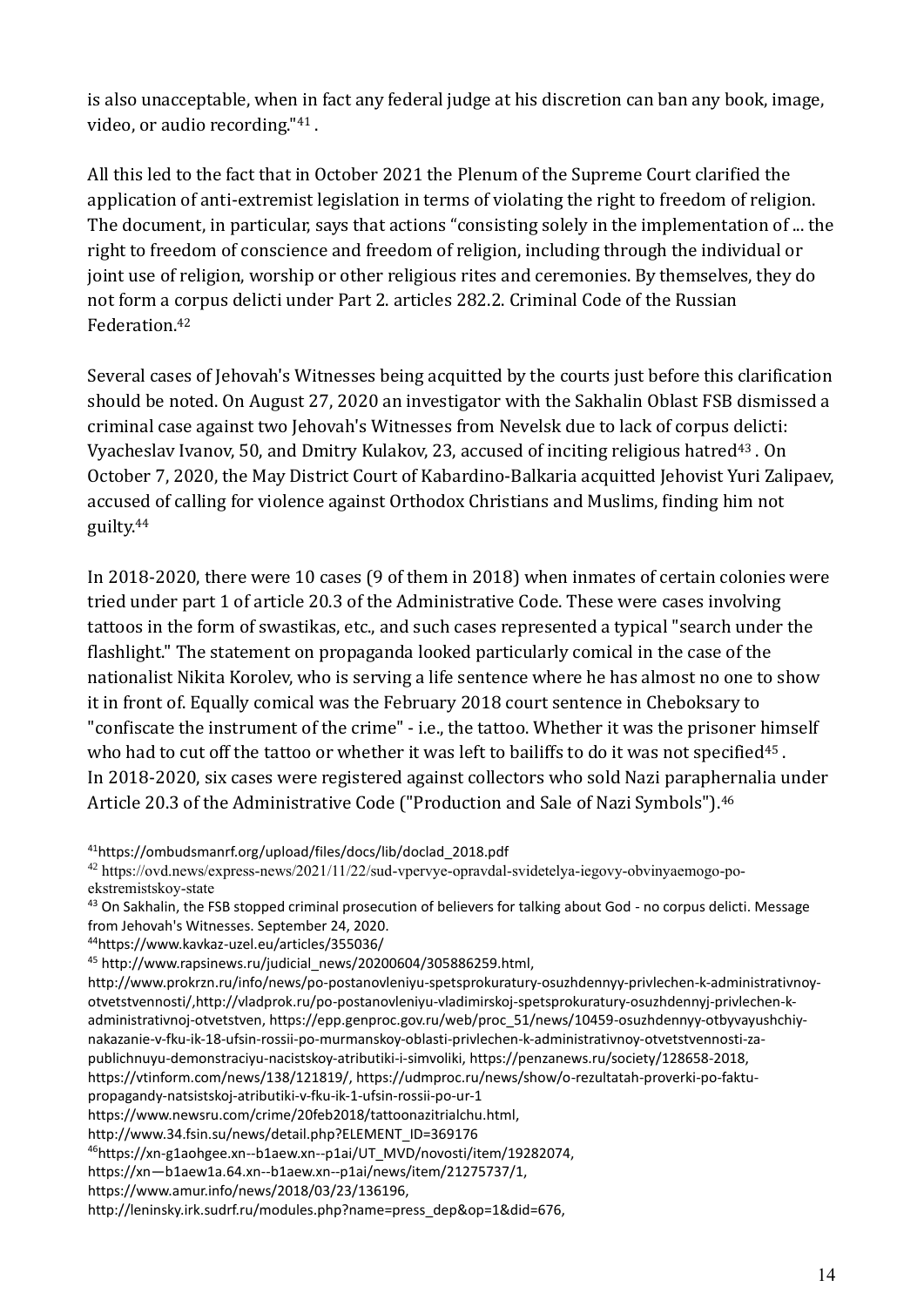Another group of abusive charges concerns the conviction for any image that featured a swastika, regardless of what the text accompanying the image was about or what the image itself represented.

They even fined a video produced in 2010 by My Duck's Vision for the Ministry of Youth Affairs (Rosmolodezh) project "Our Common Victory"<sup>47</sup> , videos using footage from the Soviet television series Seventeen Moments of Spring dedicated to a Soviet spy, who worked among the Nazi leadership (one case in 2018 and three cases in 2019<sup>48</sup>), and a mock "rap battle" between Putin and Hitler (four cases in 2019)<sup>49</sup>, and even for publishing a photo of Soviet soldiers throwing Nazi banners in Red Square during the 1945 Victory Parade<sup>50</sup>.

The April 2019 sentence handed down in Omsk to designer Ilya Frishman for publishing an excerpt from Channel One's TV show "Big Difference," formerly a parody of the film "Seventeen Moments of Spring"<sup>51</sup> , and the December 2019 sentence handed down in Vladikavkaz to student Ilya Gusoyev for publishing from the film "Schindler's List" under Part 1 Article 20.3 of the Administrative Code, caused a scandal. Both sentences were overturned by higher courts<sup>52</sup>.

In at least five cases (two in 2018 and three in 2019), the grounds for the conviction were the songs of the band "Ensemble of Christ the Savior and Mother Earth of Cheese", which were parodies<sup>53</sup> . In several cases, anti-fascists were persecuted for publishing images of Nazi symbols to illustrate critical articles about the far-right. There was one such case in 2019, and two cases in 2020.

There is also the opposite tendency - a reluctance to prevent and investigate crimes, or to convict the perpetrator. This applies mainly to cases of attacks on LGBT people. In the case of the attack on LGBT activists in Moscow in 2018, the investigation seemed to take into account

| http://oblsud.kam.sudrf.ru/modules.php?name=press_dep&op=1&did=2747, https://mos-                                |
|------------------------------------------------------------------------------------------------------------------|
| gorsud.ru/rs/dorogomilovskij/services/cases/admin/details/3f55b7f2-0bb9-45d6-9495-64e62f747653                   |
| <sup>47</sup> https://www.mk.ru/social/2020/09/03/omskogo-studenta-oshtrafovali-za-repost-reklamnogo-rolika.html |

<sup>48</sup>http://region15.ru/zhitelyu-vladikavkaza-prishlos-zaplatit-shtraf-za-demonstratsiyu-v-sotsialnoj-seti-videorolika-snatsistskoj-simvolikoj, https://59.ru/text/criminal/65183131/

http://prokuratura.ivanovo.ru/%D0%BF%D1%80%D0%BE%D0%BA%D1%83%D1%80%D0%B0%D1%82%D1%83%D1%8 0%D0%B0-%D0%BF%D1%80%D0%B8%D0%B2%D0%BE%D0%BB%D0%B6%D1%81%D0%BA%D0%BE%D0%B3%D0%BE- %D1%80%D0%B0%D0%B9%D0%BE%D0%BD%D0%B0-%D0%B8%D0%B2%D0%B0/, https://7x7-

journal.ru/news/2019/01/30/sud-v-kostrome-oshtrafoval-blogera-za-publikaciyu-video-rep-battla-putina-s-gitlerom <sup>50</sup>https://www.znak.com/2018-01-

25/v arhangelske za hrestomatiynoe foto parada pobedy muzhchinu obvinili v propagande nacizma 51<https://ngs55.ru/text/incidents/2019/04/12/66051784/>

<sup>52</sup>https://zona.media/news/2019/12/30/schindlerslist, https://oblsud--

<sup>49</sup>https://ovdinfo.org/express-news/2020/10/11/zhitelya-orlovskoy-oblasti-oshtrafovali-iz-za-rolika-pro-rep-battl-sputinym,

oms.sudrf.ru/modules.php?name=sud\_delo&srv\_num=1&name\_op=case&case\_id=5734941&result=0&delo\_id=1502 001&hide\_parts=0

<sup>53</sup>https://elabuzhsky-tat.sudrf.ru/modules.php?name=sud\_delo&name\_op=case&\_id=416316282&\_uid=8c06aefe-0508-4cb0-b9ab-50966b0cb1a3&deloId=1500001&\_caseType=&\_new=0&\_doc=1&srv\_num=1, https://oktiabrskyriz.sudrf.ru/modules.php?name=sud\_delo&srv\_num=1&name\_op=doc&number=32347196&delo\_id=1500001&new= 0&text\_number=1&case\_id=32298879, http://www.prokrzn.ru/info/news/zhitelyu-ryazani-oshtrafovan-zarazmeshchenie-inorfmatsii-/, https://zona.media/news/2018/03/12/shes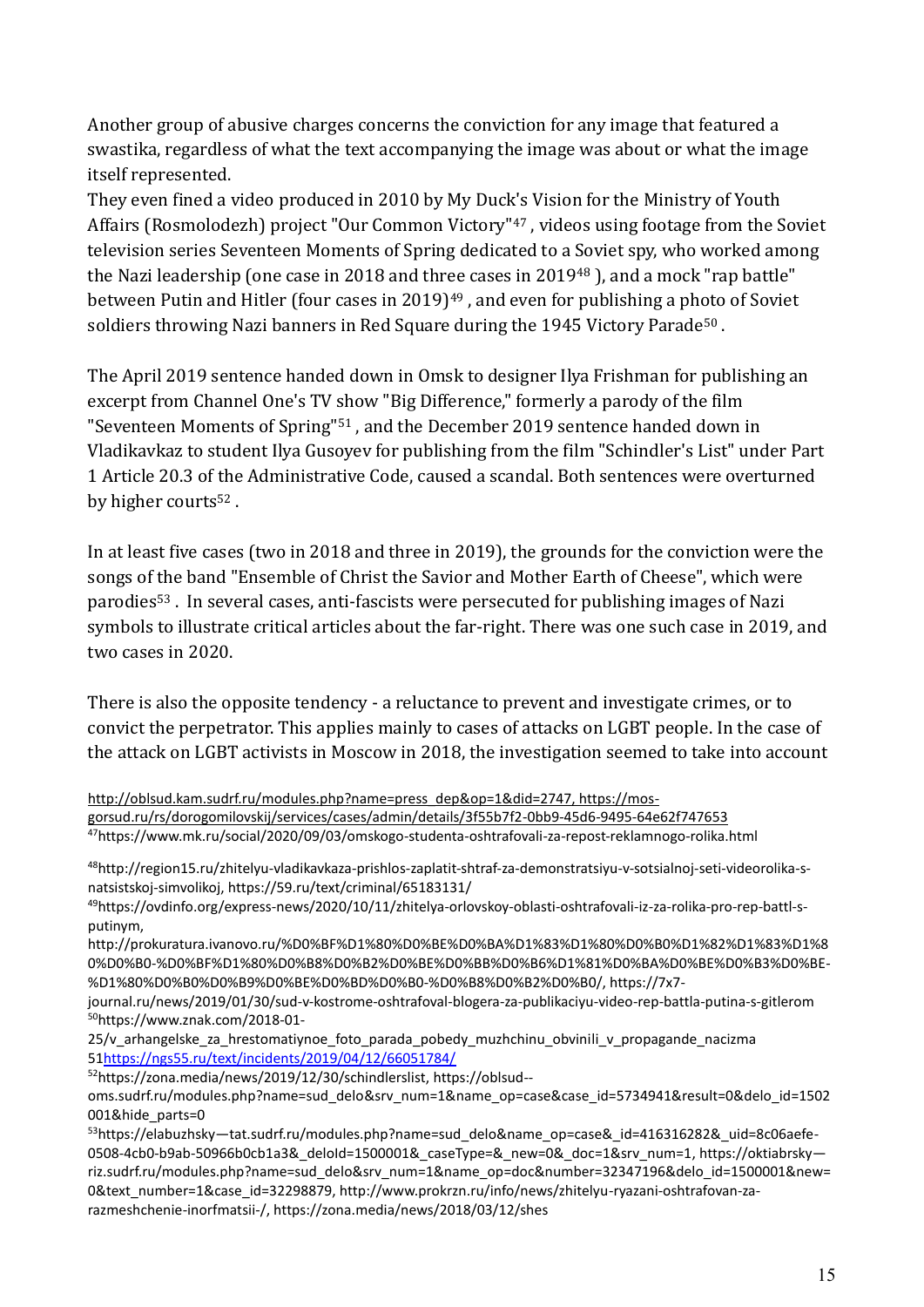the xenophobic motive of the attacker. The most scandalous such sentence was in the case of Anton Berezhny, who attacked an LGBT couple in Moscow in 2019, when the attack ended in the death of one person and injury to another. On Feb. 7, 2020, the court sentenced Berezhny to 1 year and 11 months of restricted freedom<sup>54</sup>.

As part of the decriminalization of Article 282 of the Criminal Code, at the end of 2018-2019, criminal cases were terminated, verdicts were cancelled, and sentences were reduced for 50 people, of whom nine people obtained compensation in court (the maximum amount of compensation was 200,000 rubles). Among those whose sentences were cancelled or reduced were Dmitry Demushkin, one of the leaders of nationalists in the 2000s-2010s; Roman Yushkov, a well-known anti-Semite publicist from Perm (in January 2020 he even obtained compensation of 50,000 rubles)<sup>55</sup>; Colonel Vladimir Kvachkov; Dmitry Bobrov, leader of the Popular Socialist Initiative; and Vladislav Pozdnyakov, founder of the Men's State group. In October 2020, the criminal case against Perm anti-Semitic activist R. Yushkov was dismissed for anti-Semitic rhetoric at a public hearing where he spoke against the construction of a Jewish center in Perm<sup>56</sup> .

#### **Discrimination**

**Discrimination against LGBT people.** First of all, we are referring to the "gay manhunt" campaign that has been going on in Chechnya (Russian Federation Republic) with varying intensity since 2017 (its most recent outbreak was in late 2018-early 2019).<sup>57</sup> During the campaign, dozens (if not hundreds) of people have been tortured and abused, and dozens have been killed. And in a number of cases, they were handed over to relatives to "wash away the dirty stain from the honor of the family." Hundreds fled Chechnya - the Russian LGBT Network alone evacuated 151 people from Russia in 2017-2018<sup>58</sup> .

At the same time, Chechen authorities tried to look for fugitives outside the region. In May 2019, seven men broke into the apartment of one of the volunteers of the Russian LGBT Network in St. Petersburg, where they threatened the activist and other staff members with physical violence and murder. They questioned the activists about the whereabouts of a young Chechen woman who fled the region and the coordinator of the Russian LGBT Network's emergency program, David Isteev<sup>59</sup>.

At the same time, the federal authorities carefully tried to ignore it. Speaking at the July 26, 2018 session of the UN Committee against Torture, Valery Maksimenko, head of the Prosecutor General's Office for the Supervision of Investigations, stated that reports of persecution of gays in Chechnya were not confirmed<sup>60</sup>.

<sup>54</sup>https://zona.media/news/2020/09/07/vokzal

<sup>55</sup>https://zona.media/news/2020/01/22/perm

<sup>56</sup>https://www.nakanune.ru/news/2020/10/27/22586815

<sup>57</sup>https://www.interfax.ru/russia/646058

<sup>58</sup>https://www.kavkaz-uzel.eu/articles/356554/

<sup>59</sup>https://www.pinknews.co.uk/2019/05/31/chechnya-gay-purge-activist-death-threats-home-invasion/

<sup>60</sup>https://zona.media/article/2018/07/27/un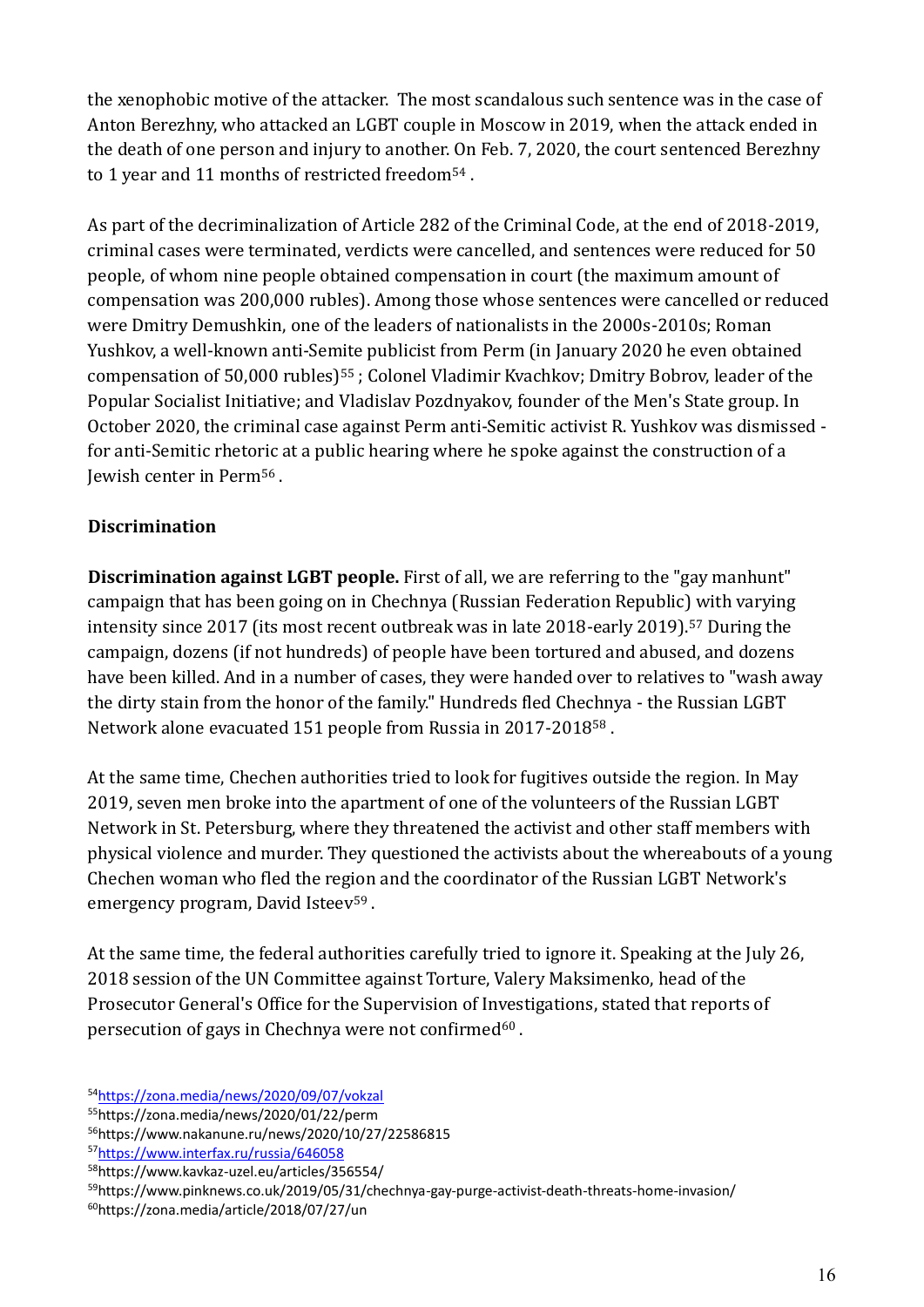In December 2018, a group of 16 countries of the Organization for Security and Cooperation in Europe (OSCE) called on Russian authorities to investigate human rights violations in Chechnya. Russian Permanent Representative to OSCE Alexander Lukashevich called the report on the situation in Chechnya "deliberately politicized"<sup>61</sup> .

We can also note the intentional disruption of LGBT events - with the connivance of the authorities, or even with their participation. For example, on January 17, 2018 in Volgograd, a group of Cossacks disrupted a picket of LGBT activists by tearing up posters<sup>62</sup>.

⎯ On January 26, 2019, homophobic activists in Voronezh disrupted a picket in support of persecuted LGBT people in Russia<sup>63</sup> .

⎯ On August 28, 2019, members of the National Conservative Movement, NLM, and SERB disrupted a Theater.doc performance of "Come Out of the Closet," which deals with the theme of coming out $64$ .

⎯ On 12 November 2020, police and Rospotrebnadzor disrupted the opening of the XIII LGBT film festival Side by Side in St. Petersburg. On November 19, 2020, the Oktyabrsky District Court of St. Petersburg ordered the suspension of the Side by Side LGBT Film Festival for 15 days at the suit of Rospotrebnadzor for failing to maintain social distance between visitors, etc.

At the same time, Kuibyshevsky Court of St. Petersburg extended the suspension of the cafe "Zoom". Earlier the police came there with the assumption that an LGBT film festival was taking place there. Probably the police confused the cafe with the video call service Zoom, where they moved the screenings of Side by Side films<sup>65</sup>.

**Discrimination against Jehovah's Witnesses.** In addition to prosecution, Jehovah's Witnesses are subject to various forms of discrimination. As of April 2020, at least 18 Jehovists had to quit their jobs because of pressure from law enforcement. In addition, more than 200 "Witnesses," including people with no criminal records, were put on the "List of Persons Involved in Extremism and Terrorism" by Rosfinmonitoring, which deprived them of the opportunity to receive a salary, pension, etc.<sup>66</sup>. By November this number grew to 310 people. 67

In May 2020, two Jehovah's Witnesses with dual citizenship were stripped of their Russian citizenship. 68

 $61.$  http://www.xgay.ru/news/rainbow/2018/12/21-39533.htm

<sup>62</sup>[https://ovdinfo.org/express-news/2018/12/17/v-volgograde-kazaki-sorvali-lgbt-akciyu-stoyavshie-ryadom](https://ovdinfo.org/express-news/2018/12/17/v-volgograde-kazaki-sorvali-lgbt-akciyu-stoyavshie-ryadom-policeyskie-ne)[policeyskie-ne](https://ovdinfo.org/express-news/2018/12/17/v-volgograde-kazaki-sorvali-lgbt-akciyu-stoyavshie-ryadom-policeyskie-ne) 

<sup>63</sup>https://www.sova-center.ru/racism-xenophobia/news/racism-nationalism/2019/01/d40576/

<sup>64</sup>https://zona.media/news/2019/08/28/doc

<sup>65</sup> <http://www.xgay.ru/news/rainbow/2020/11/20-43120.htm>

<sup>66</sup>https://jwrussia.news/news/2020/04/13.html

<sup>67</sup>https://jwrussia.news/news/2020/11/1.html

<sup>68</sup>https://jwrussia.news/news/2020/05/6.html,https://jwrussia.news/news/2020/05/9.html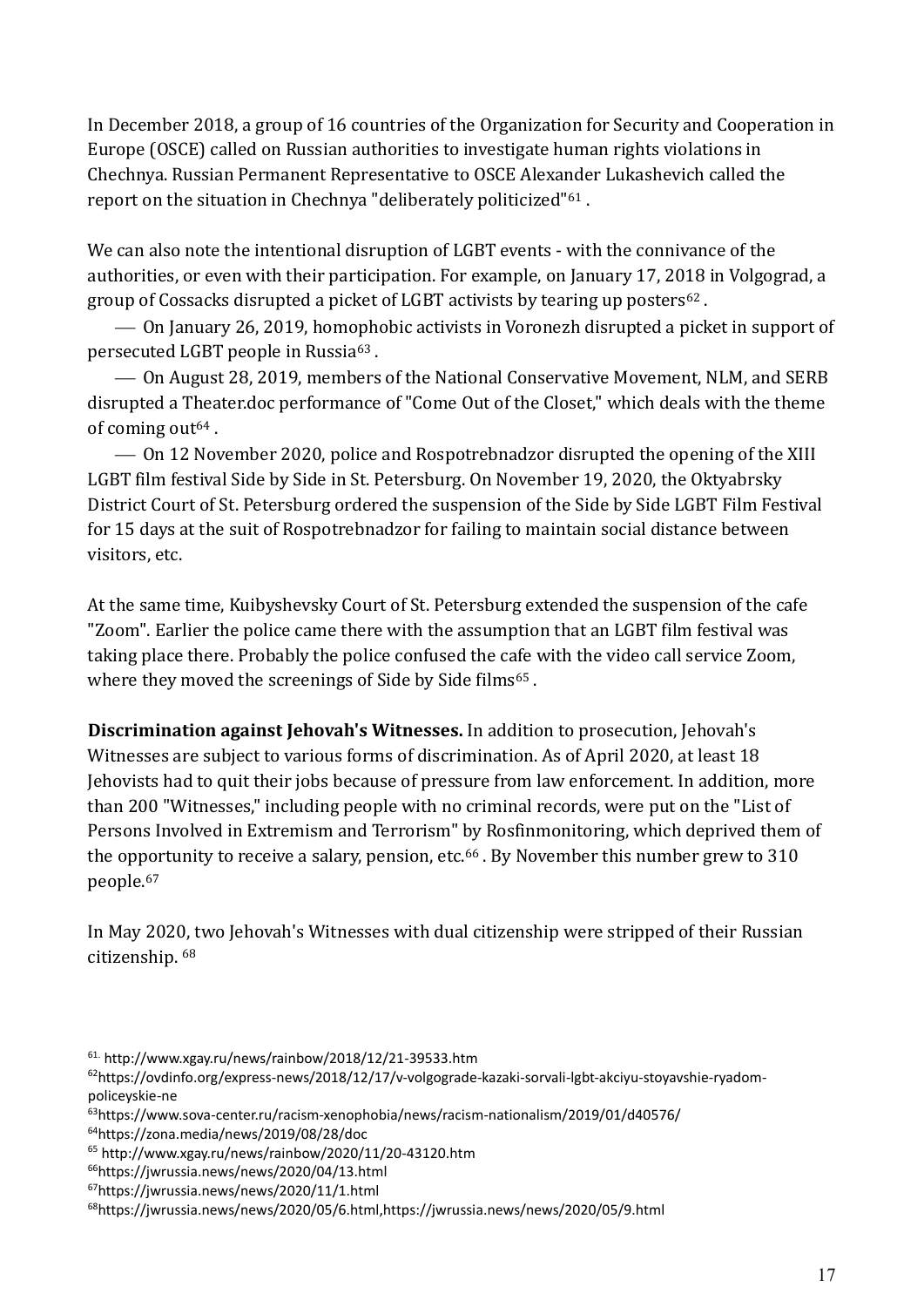**Discrimination against Muslims.** There have been several cases in which regional authorities opposed the construction of mosques - in the Rostov<sup>69</sup> and Saratov regions (there the Saratov City Duma passed special amendments banning the construction of a mosque in one of the districts<sup>70</sup> ) and Samara . <sup>71</sup>

In the Tula region, an organizer of a Muslim religious group was deported from Russia in 2020, although it was never proven that his group was radical<sup>72</sup>. In 2018 in Kazan and 2020 in Essentuki, there was a case where women were not allowed into the pool because of the Muslim closed swimsuit - burkini<sup>73</sup> .

There were also manifestations of discrimination on the part of law enforcement agencies. Thus, on April 5, 2019 it became known that the Juvenile Affairs Division of the Ministry of Internal Affairs of the Russian Federation in Kazan sent a letter to one of the schools with a request to report girls attending school wearing hijabs, as well as their families. This story caused a scandal and on April 8 the Interior Ministry of the Republic of Tatarstan withdrew the letter<sup>74</sup>.

On the night of May 6, 2018, in Lyantor (Khanty-Mansi Autonomous Okrug), the Rosgvardia detained about 50 Muslims who were taken from cafes and apartments<sup>75</sup>. On February 7, 2020, in Nizhny Novgorod, representatives of law enforcement agencies conducted document checks of Muslims on the territory of the Cathedral Mosque<sup>76</sup>.

**Discrimination against Jews.** On January 22, 2018, Professor Vyacheslav Baburin, head of the Department of Economic and Social Geography of Russia at Lomonosov Moscow State University's Department of Geography, refused to take a geography exam from one of the students because he was wearing a kippah. The professor suggested that the student, Lev Boroda, leave the classroom or take off his headgear.

The student contacted the secretariat, and as a result another instructor took his exam. According to the student, earlier, when he had asked for permission to miss physical education classes on the occasion of Yom Kippur, the instructor had advised him to "be baptized"<sup>77</sup> .

On October 20, 2020, it became known that Danil Beglec, a defendant in the Moscow case, faced discrimination when he wanted to observe the Sabbath as a Jewish believer. For the

<sup>70</sup>https://www.kommersant.ru/doc/4503406

<sup>71</sup>https://rossaprimavera.ru/news/15537574

<sup>73</sup>https://islamnews.ru/news-sanatoriy-rus-na-severnom-kavkaze-vygnal-musulmanku-iz-basseyna, https://www.kommersant.ru/doc/3760224

<sup>76</sup>https://islamnews.ru/news-musulman-nizhnego-novgoroda-oskorbil-pyatnichnyy-reyd-pravookhraniteley-video/

<sup>77</sup> https://lenta.ru/news/2018/01/23/study/

<sup>69</sup>https://yandex.ru/turbo/don24.ru/s/rubric/obschestvo/rostovskie-musulmane-poprosili-vernut-mechet-na-ulicukrasnoarmeyskuyu.html?utm\_source=yxnews&utm\_medium=desktop

<sup>72</sup>https://tula.mk.ru/incident/2020/07/13/prostyn-na-okne-na-polu-lyaukh-v-tule-obnaruzhili-islamskuyuyacheyku.html

<sup>74</sup>https://www.idelreal.org/a/29863613.html?fbclid=IwAR3n5k3UuSFw9AdcqSBZRxhQJ4PezfDEo9lyU3WfwL5xChOs6L AefYLd5Ko

<sup>75</sup>https://islamnews.ru/news-skr-rassleduet-zhalobu-na-primenenie-silovikami-py-tok-v-otnoshenii-musul-man/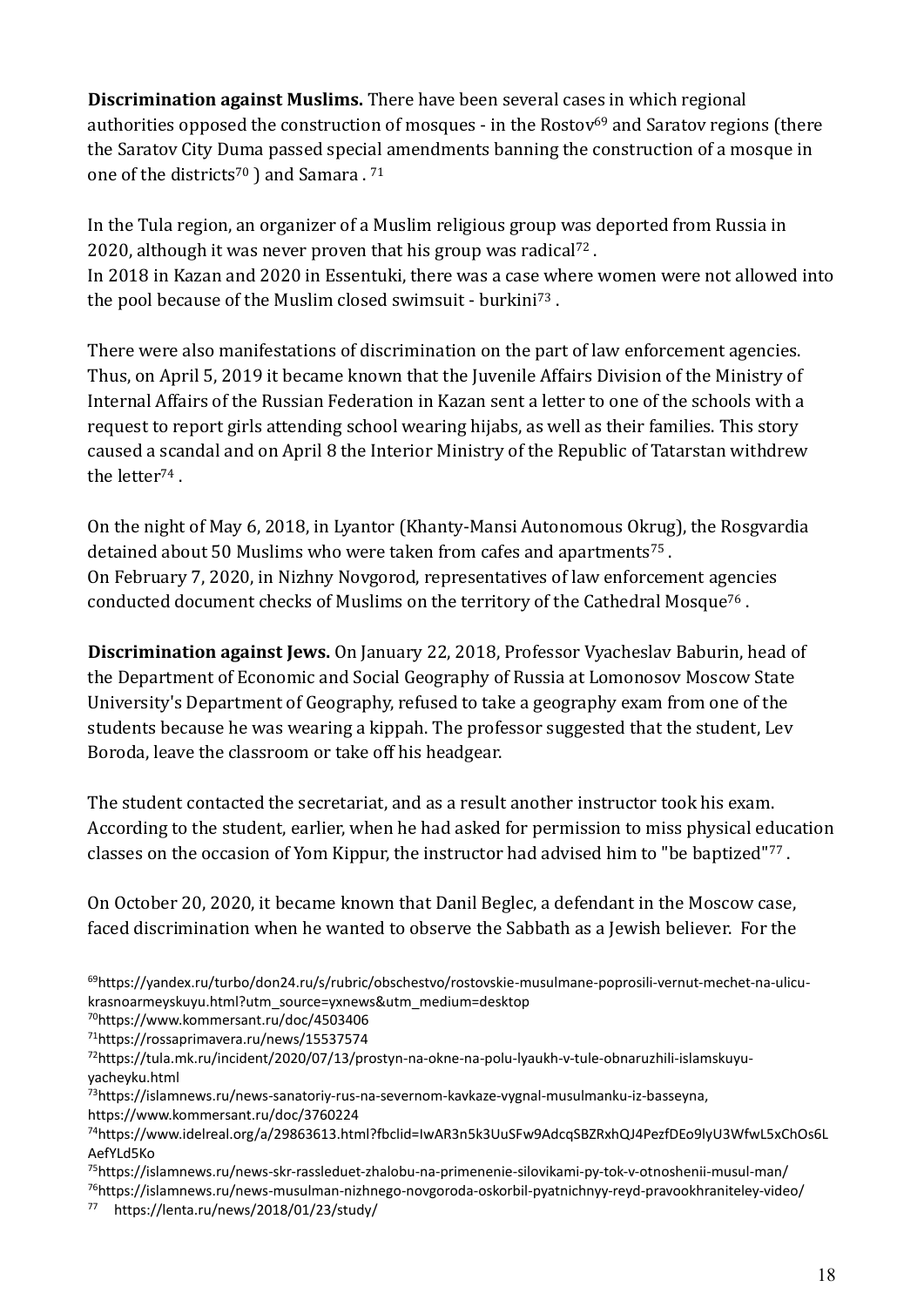refusal of Beglec and six other inmates to work on the Sabbath, the administration sicced other inmates on them<sup>78</sup> . However, when the scandal broke out, the Fugitive was released on parole.

There have also been isolated instances of discrimination against blacks and Chinese. In December 2019, it became known that in Stavropol some local clubs do not allow black students<sup>79</sup> .

On February 18, 2020, it became known that Cossack patrols are "checking for coronavirus" for newcomers from Asian countries at the Tagansky Ryad market in the 7 Keys neighborhood of Yekaterinburg, where many Chinese migrants live<sup>80</sup>.

**Protestant Discrimination.** On December 4, 2019, the Sverdlovsk Regional Court approved the decision of the Tavda District Court to revoke the residency permit of Baptist pastor Helmut Beringer, who had lived in Russia for 25 years. The revocation of his residence permit was initiated by the FSB, which stated that the pastor was a "supporter of violent change in the constitutional order of the Russian Federation," calling for "opposition to the Russian Orthodox Church."<sup>81</sup> .

Protestant worship services were disrupted - the April 7, 2019 Baptist worship service in Novorossiysk<sup>82</sup> and the October 18, 2020 Pentecostal worship service in Orekhovo-Zuyevo<sup>83</sup>.

**Discrimination against "unorthodox Orthodoxy."** On December 19, 2018, the Arbitration Court of Appeals, at a hearing in Tula, decided to seize the 19th-century Ilyinskaya Church in Trubchevsk, Bryansk region, the last historic church that the Russian Orthodox Autonomous Church (ROAC) had from the community of the Russian Orthodox Autonomous Church<sup>84</sup>.

# **Public Sentiment**

2018 was the year when the so-called "Crimean consensus" that emerged in 2014, which ensured a low level of xenophobia by shifting attention to external enemies, was broken. According to public opinion polls, this level has now rolled back to the early 2010s, and in some cases has even become higher.

According to the sociological service Levada Center, the list of "hated peoples" was topped by Roma. In the case of Roma, 1% in 2018 and 2-3% in 2019-2020 were willing to accept them as family members (1% in 2010), 1-2% as friends (1% in 2010), 4-5% as neighbors (3% in 2010), but as work colleagues they were tolerated by 1-2% (2% in 2010), As residents of Russia - 23% in 2018, 29% in 2019 and 23% in 2020 (24% in 2010), 16-19% would only let

<sup>78</sup>https://www.facebook.com/pchikov/posts/4609935692413172

<sup>79</sup>https://www.kavkazr.com/a/30319758.html

<sup>80</sup>https://ria.ru/20200218/1564920345.html

<sup>81</sup>https://novayagazeta.ru/news/2019/12/04/157412-sud-v-ekaterinburge-annuliroval-vid-na-zhitelstvo-baptistskomupastoru-helmutu-beringeru

<sup>82</sup>https://www.facebook.com/ysipko/posts/986116161598611

<sup>83</sup>[http://www.sclj.ru/news/detail.php?SECTION\\_ID=527&ELEMENT\\_ID=8309](http://www.sclj.ru/news/detail.php?SECTION_ID=527&ELEMENT_ID=8309)

<sup>84</sup>https://credo.press/221611/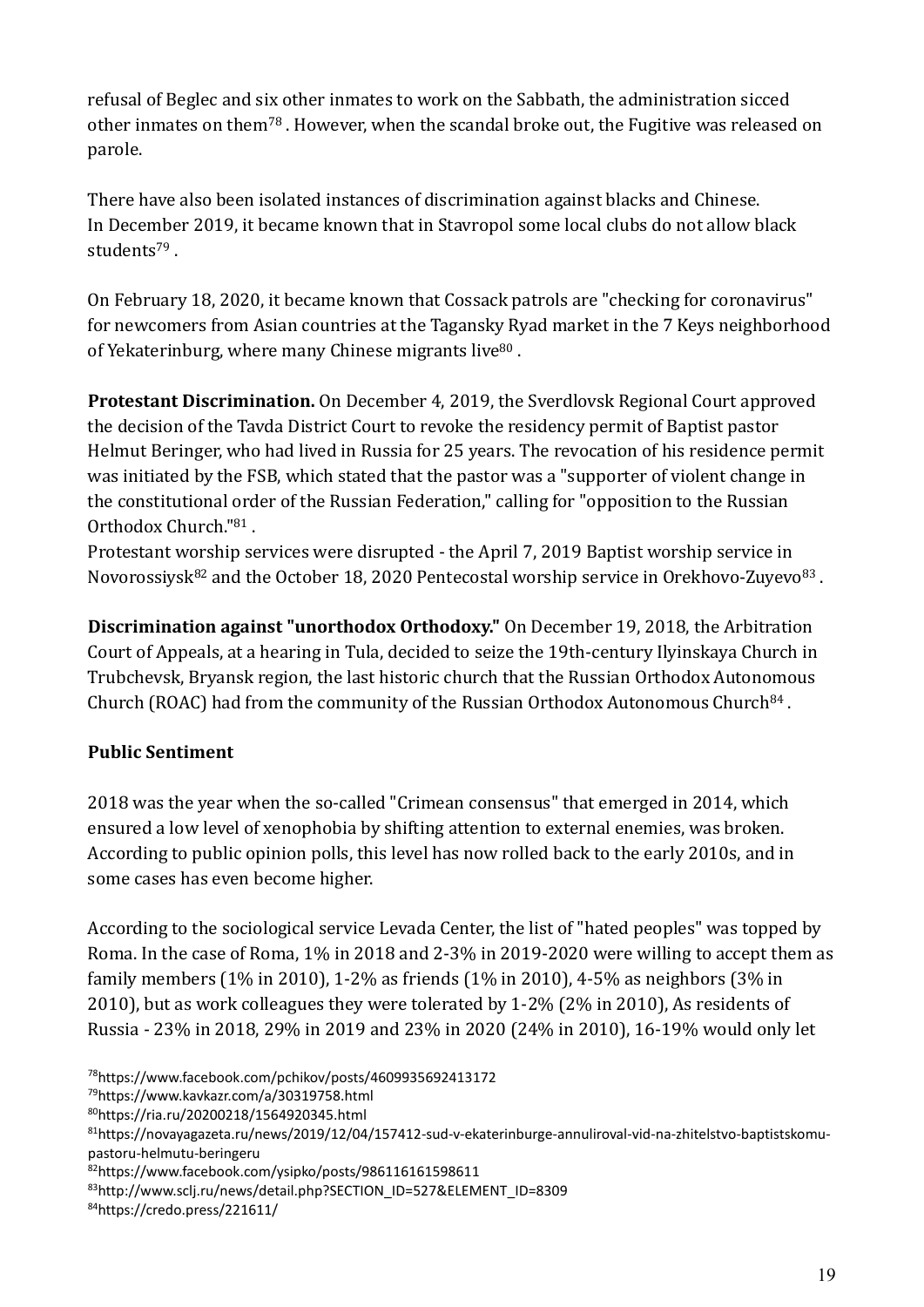Roma come to Russia temporarily (19% in 2010), 41-44% were ready not to let them come to Russia (3% in 2010).

Second place went to natives of Central Asia. 2% in 2018 and 3-4% in 2019-2020 were ready to accept them as family members (1% in 2010), 3-4% - as friends (1% in 2010), 6-7% - as neighbors (4% in 2010), But as colleagues they were tolerated 3-5% ( in 2010 - 4%), as residents of Russia - 19% in 2018, 22% in 2019 and 18% in 2020 (18% in 2010), 30% in 2018-2019 and 33% in 2020 would only let Central Asians to Russia temporarily (29% in 2010), 30% in 2018, 29% in 2019 and 26% in 2020 were ready not to let them into Russia (29% in 2010).

Third on the list were Africans. 1% in 2018 and 2-3% in 2019-2020 were ready to accept them as family members (1% in 2010), 3-5% - as friends (1% in 2010), 5-6% - as neighbors (5% in 2010), but as colleagues 2-4% were ready to tolerate them (5% in 2010), As residents of Russia - 17%-18% (15% in 2010), 27% in 2018 and 31% in 2019-2020 would only let Africans to Russia temporarily (29% in 2010), 33% in 2018, 30% in 2019 and 28% in 2020 were ready not to let them into Russia (26% in 2010).

They were followed by the Chinese. 2% in 2018 and 4-5% in 2019-2020 were ready to accept them as family members (1% in 2010), 5-6% - as friends (1% in 2010), 8-9% - as neighbors (5% in 2010), but as colleagues 4-7% were ready to tolerate them (5% in 2010), As residents of Russia - 32% in 2018, 28% in 2019 and 25% in 2020 (27% in 2010), 27-30% would only let the Chinese to Russia temporarily (30% in 2010), 27% in 2018, 25% in 2019 and 22% in 2020 were ready not to let them into Russia (32% in 2010).

It is interesting to see Chechens, who had held the top spot on the list for quite a long time, moving up to fifth place. According to the survey, 2-4% were ready to accept them as family members (1% in 2010), 4-5% as friends (1% in 2010), 7-8% as neighbors (4% in 2010), but as co-workers they were tolerated by 2-4% (3% in 2010), As residents of Russia 31-34% (in 2010 22%) (as Chechnya is already a part of Russia these people don't perceive them), 16- 19% would only let Chechens come to Russia temporarily (in 2010 19%), 26-27% were not willing to let them come to Russia (in 2010 38%). It is possible that this displacement is the result of widespread xenophobic propaganda about the Roma as a criminal nation, mainly engaged in the drug trade (the same stereotype applies to Africans), combined with the lack of effective means for Roma to counteract this propaganda, which the Chechens possess because many are elementarily afraid of Chechen leader Ramzan Kadyrov.

In case of Ukrainians 6% in 2018 and 11% in 2019-2020 were ready to accept them as family members (5% in 2010), 6-8% - as friends (4% - in 2010), 8-11% - as neighbors (11% - in 2010), but 3-5% were ready to tolerate them as colleagues at work (6% - in 2010), As residents of Russia - 29% in 2018, 28% in 2019 and 23% in 2020 (31% in 2010), 20-22% would only let Ukrainians to Russia temporarily (20% in 2010), 22% in 2018, 16% in 2019 and 19% in 2020 were not willing to let them into Russia (13% in 2010).

At the last place in the list of "hated peoples" were Jews, where one could observe a slight improvement in comparison with 2010, but still a significant dip compared with the years of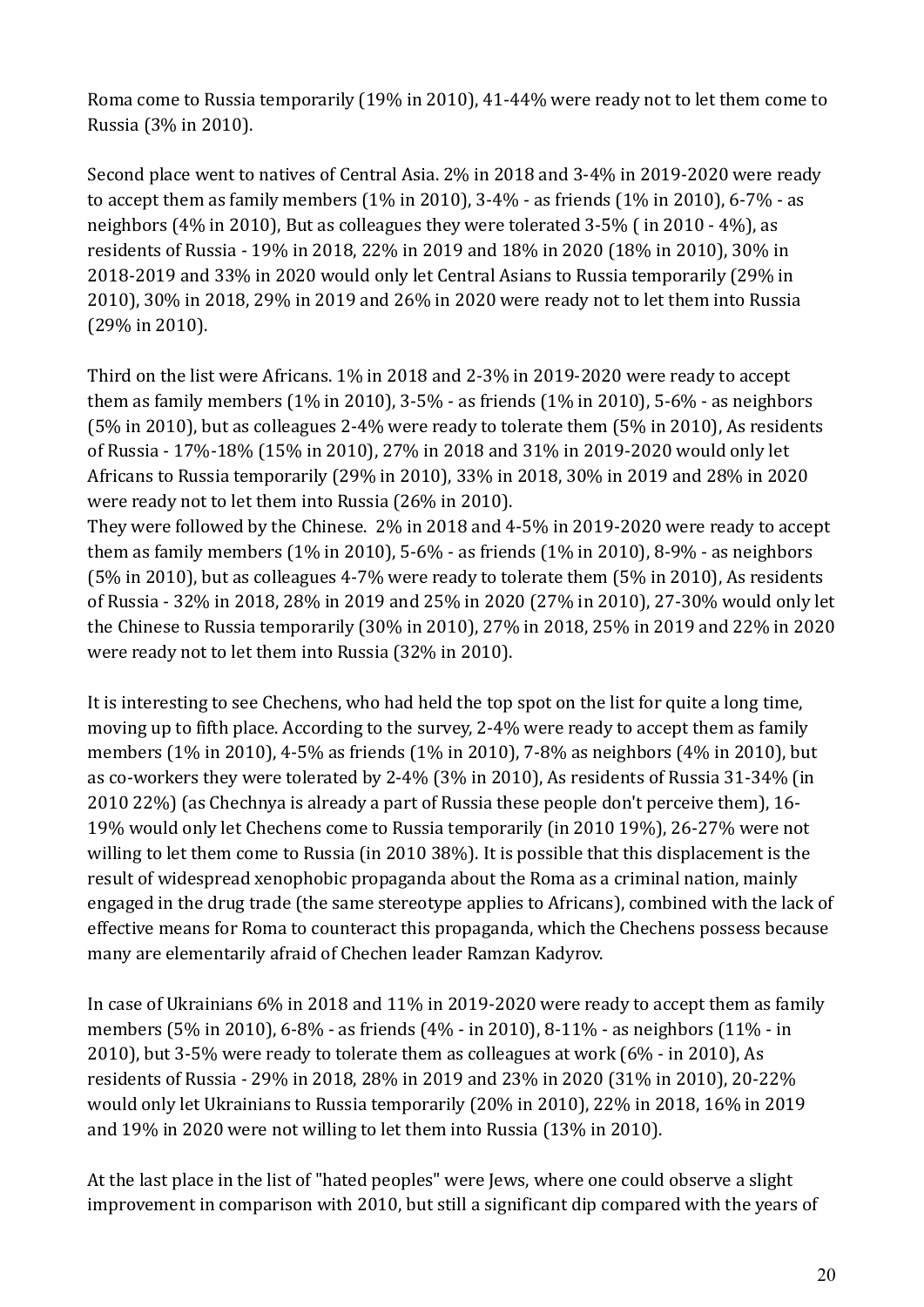the "Crimean consensus" . 6% in 2018 and 12-13% in 2019-2020 were ready to accept Jews as family members (2% in 2010), 8-10% as friends (3% in 2010), 12-13% as neighbors (8% in 2010), but as work colleagues 6-7% were ready to tolerate them (9% in 2010), As residents of Russia - 20% in 2018, 19% in 2019 and 16% in 2020 (in 2010 - 27%), 11-14% would only let Jews to Russia temporarily (in 2010 - 17%), 13% were ready not to let them into Russia (in 2010 - 17%, while in 2016-2017 this figure decreased to 8% and even 4%).

In addition, one-fifth of Russians (19% each in 2018 and 2020, and 23% in 2019), said they supported the slogan "Russia for Russians" and that it "has long been necessary to carry it out," although in the second half of the 2010s support for this slogan sometimes fell to 10%, not much more -27-30%, and even slightly more, 30-32% believe that it should be carried out "within reasonable limits,

The same poll also showed a high level of migrant-phobia - 67% of respondents in 2018 and 72-73% in 2019-2020 were in favor of restricting the arrival of migrant workers, and respectively 14 9 and 11% thought that the authorities should facilitate the influx of migrants $85$ .

According to another May-June 2019 youth survey, 11% of respondents said they had been discriminated against because of their ethnicity (2% "often" and 9% "rarely"), 10% because of religion (2% "often" and 8% "rarely"), 6% because of language (2% "often" and 4% "rarely"), and 3% because of sexual orientation (1% "often" and 2% "rarely"). At the same time there were many more among "non-Russians" respondents who experienced discrimination than among "Russians" - 8% of "Russians" (1% of them "often"), and 22% of "non-Russians" (3% of them "often") were discriminated against because of their ethnicity. "Non-Russians" were discriminated against more often because of the language they speak (13% vs. 4%) and religion (16% vs. 8%)<sup>86</sup> .

A February 2020 poll by the Levada Center showed a high level of homophobia in the country. 18 percent supported the proposal to "eliminate" LGBT people, while another 32 percent supported the "isolate them from society" option. The same number of people (32%) voted for the "leave them to themselves" option, and 13% even offered to help LGBT people. According to the Levada Center, this kind of ratio has remained unchanged since the late 2000s. (Similar numbers were provided by an April 2019 poll specifically about LGBT people, which showed that 56% of respondents had a negative attitude toward them, and 53% believed that they should not enjoy the same rights as other citizens.)<sup>87</sup>

The same survey revealed a high level of "sectophobia" - 21% of respondents supported the option to "liquidate" "sectarians," while 44% supported the "isolation from society" option. Over the past decade, the number of supporters of the "liquidate" option fell from 26% in 2008, while the number of those who wanted to "isolate" "sectarians" rose from 27% to 41% . 88

https://www.levada.ru/2020/09/23/ksenofobiya-i-natsionalizm-2/ https://www.levada.ru/2020/06/26/lichnyj-opyt-diskriminatsii/ https://www.levada.ru/2019/05/23/otnoshenie-k-lgbt-lyudyam/ https://www.levada.ru/2020/04/20/sotsialnaya-distantsiya-2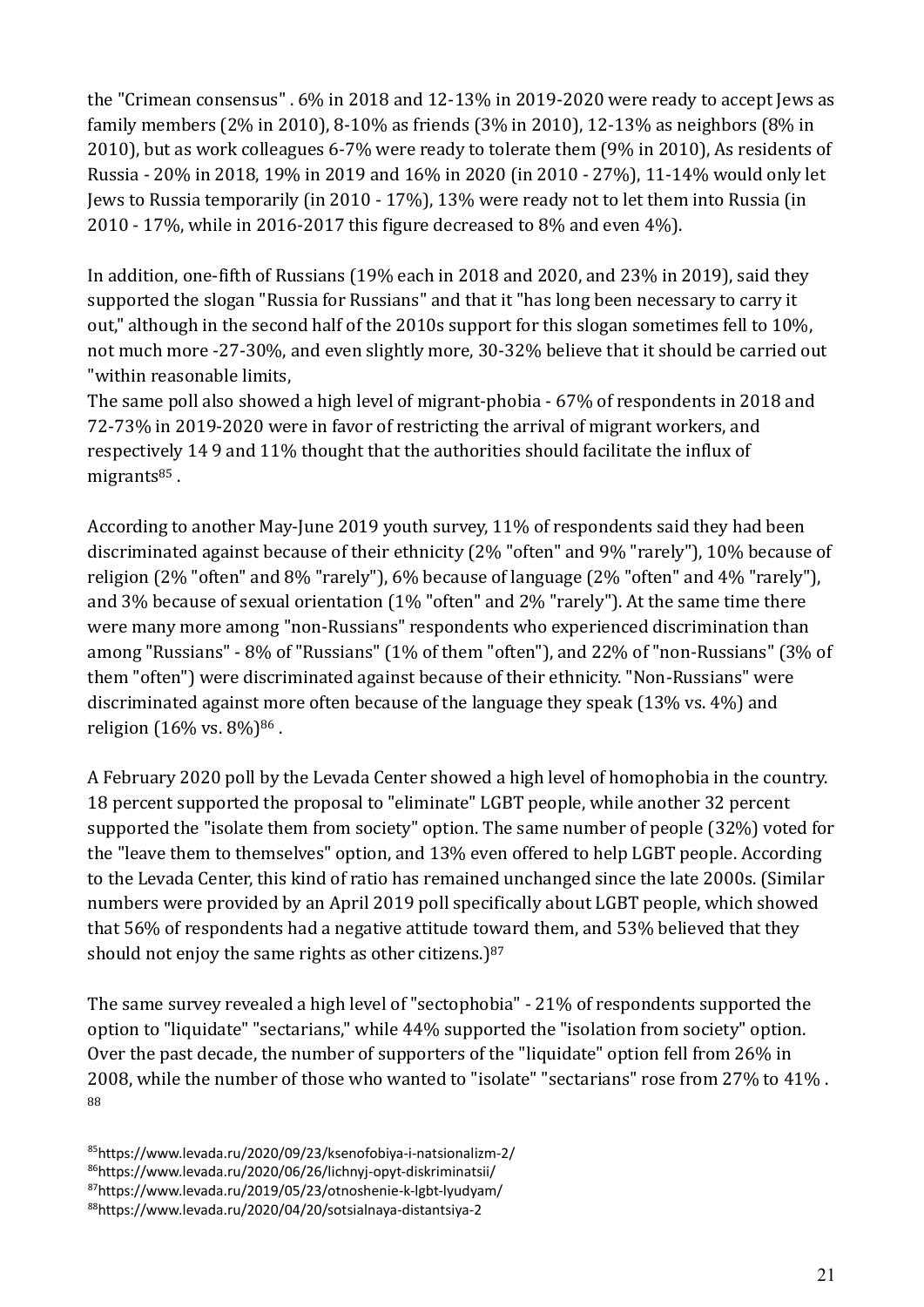These surveys are supported by information about anti-Roma riots of a nationalist nature, of which there were three in 2018-2019. In May 2018, residents of Ust-Abakan (Khakassia) forced the tabor to leave and looted Roma property after a local resident was killed in a fight with the Roma<sup>89</sup>.

In early August 2018, Roma from the village of. Urazovo, Valuy District, Belgorod Region, fled the village amid rumors of a pogrom after one of the Roma was detained on suspicion of raping and murdering a 9-year-old girl. Although there was no pogrom, two or three houses belonging to Roma were burned<sup>90</sup>.

On June 14, 2019 riots broke out in the village of Chemodanovka, Penza Oblast, provoked by a fight between Russians and Roma that took place the day before. People gathered for a "people's gathering" blocked the federal highway M-5 "Ural" and demanded the eviction of Roma from the village (six people, recognized as instigators, were subsequently sentenced to fines or compulsory labor. On June 17, 2019, it became known that all of the Roma had left. However, by the end of July, they began to return<sup>91</sup>.

The growth of migrant-phobia is illustrated by the anti-migrant protests in Yakutsk in March 2019, the reason for which was the rape of a local resident by a visitor from Kyrgyzstan. About three thousand people came to a meeting on March 18 at the Triumph sports complex with representatives of the authorities. The mayor, Sardana Avksentieva, promised to intensify the fight against illegal migration. The head of the republic also promised to identify and deport the illegal migrants and to take new restrictive and prohibitive measures if necessary. There were reports in the media about threats to migrants from local residents, pogroms of stalls. It became known that at least five Kyrgyz were beaten on the streets of Yakutsk. 92

Another egregious example of the prevalence and entrenchment of migrant-phobia in society was the appointment in 2019 of an employee of a Magnit chain store in Shchelkovo, near Moscow, who was on trial for a xenophobic attack on a visitor from Tajikistan, as director of a neighboring Magnit. 93

An expression of Islamophobia are the protests against the construction of mosques In 2018- 2020 they were noted in Yekaterinburg and Perm. <sup>94</sup> In the latter, protesters were convinced that the appearance of a mosque would lead to an increase in the number of migrants in the area. 95

<sup>89</sup>https://zona.media/news/2018/05/27/ust-abakan

<sup>90</sup>https://zona.media/article/2018/08/07/urazovo%D0%A2%D0%B0%D0%B1%D0%BE%D1%80

91https://lenta.ru/news/2019/07/23/nazad/, https://meduza.io/feature/2019/06/17/net-nigde-tsygan-kak-v-vodukanuli, https://penzaobzor.ru/news/2019384413/sereznyj-konflikt-v-chemodanovke-penzenskoj-oblasti-postradali-5 chelovek/, https://zona.media/chronicle/chemodanovka#24494

<sup>92</sup>https://takiedela.ru/2019/04/narod-spit-kak-medved/,

https://glava.sakha.gov.ru/uploads/ckfinder/userfiles/files/442.pdf, https://zona.media/news/2019/03/20/yakutsk, https://sakhalife.ru/nakipelo-v-yakutske-mnogotyisyachnyiy-narod-ne-pomeshhaetsya-v-triumfe-na-antimigrantskoesobranie/, https://www.instagram.com/p/BvJa6ASlNqI/

93https://refugee.ru/istorii/napadenie-v-magnite-prodavets-supermarketa-izbila-akushera-ginekologa-iztadzhikistana/?utm\_source=facebook.com&utm\_medium=social&utm\_campaign=sbor-sredstv-dlya-zhertvynapadeniya-na-poch

95https://mediazavod.ru/news/society/zhiteli-permi-vystupili-protiv-stroitelstva-mecheti-u-tsentralnogo-rynka/

<sup>94</sup>https://www.e1.ru/news/spool/news\_id-66466663.html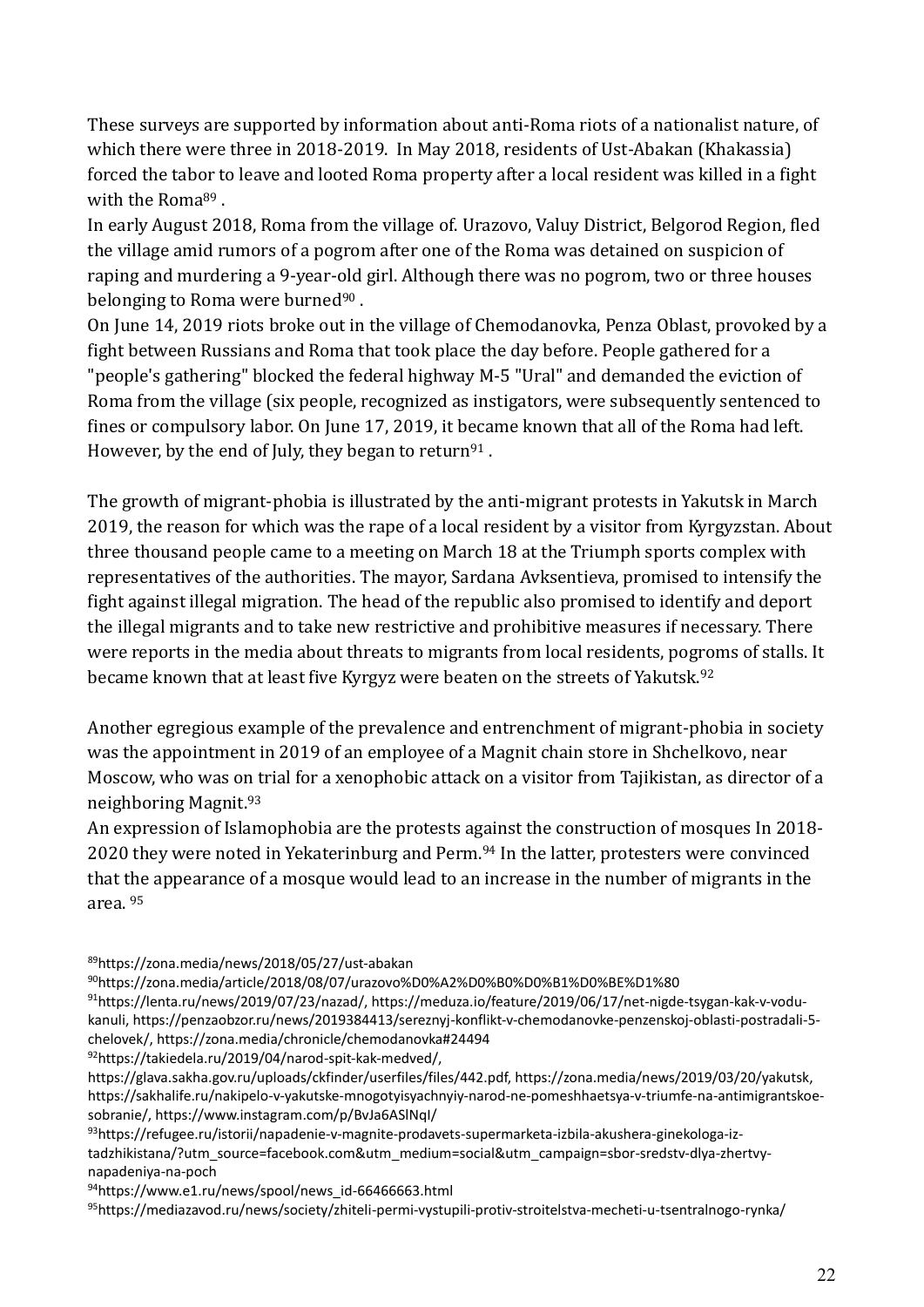The persistence of anti-Semitism in the mass consciousness is evidenced by its public manifestations, which receive media coverage.

On December 3, 2018 it became known that Bryansk lawyer Sergei Maslov appealed to the local Department of Internal Affairs with a demand to initiate a criminal case in connection with the installation of a menorah on the city's Partyzan Square. In his opinion, the appearance of a religious symbol in a public space contradicts the law, since the square is not intended for religious ceremonies<sup>96</sup>. A year later, in December 2019, Maslov and Alexander Kupriyanov, former secretary of the Bryansk regional committee of the CPRF, appealed to the FSB department, the prosecutor's office, and the city authorities with a statement demanding that the December celebration of the Jewish Hanukkah holiday in Partizan Square not be allowed, stating that the celebrations allegedly "generate anti-Semitic sentiment in society" and that the organization holding them and Hesed Tikva "is actually a foreign agent, acting in the region for only one nationality"<sup>97</sup> .

On August 23, 2019, a group of *"citizens of the Soviet Union, natives of Krasnodar,"* adherents of an organization advocating the revival of the USSR, came to the local synagogue, and for nearly an hour tried to "expose" the community chairman, using the standard set of anti-Semitic  $clicks<sup>98</sup>$ .

On October 12, 2019, R. Yushkov organized an Orthodox prayer service "against the Satanic abomination of the Jews" at the site of the construction of a Hasidic center with a synagogue in Perm. The blessing for the prayer service was given by Archimandrite Sergius (Romanov), spiritual leader of the Sredneuralsky nunnery in honor of the Blessed Virgin Mary "Sporitelnitsa Khlibov". 99

Sergius Romanov himself began delivering anti-Semitic sermons posted online in at least 2019, but they gained attention in late April 2020, when Sergius delivered a sermon against church closures during the coronavirus epidemic, lavishly peppered his speech with anti-Semitic clichés, including the statement that Patriarch Alexy II, Patriarch Kirill's predecessor, had allegedly been killed for "refusing to submit to the Jewish regime," and calling on the people to "liberate themselves from the Jewish yoke in Russia"<sup>100</sup> . At the end of May 2020, he again made a statement about the "satanic leadership of the country," and, in parallel to accusing "Zionists" of claiming the need to destroy Russians, he explicitly called for a revolt. <sup>101</sup>

Two more appeals, full of anti-Semitic rhetoric, appeared on June 28 and July 3, 2020. They stated, for example, that Russia is "ruled by Chabadniks and Hasids. <sup>102</sup> However, the most

<sup>96</sup>[https://www.bragazeta.ru/news/2018/12/03/v-bryanske-potrebovali-vozbudit-delo-iz-za-ustanovki-evreyskoy](https://www.bragazeta.ru/news/2018/12/03/v-bryanske-potrebovali-vozbudit-delo-iz-za-ustanovki-evreyskoy-menory/?fbclid=IwAR0Q-73HObry7-XcEkkgY7KHIXcFTvKa109iCgCubkn4-RYo_etdJVWE-M0)[menory/?fbclid=IwAR0Q-73HObry7-XcEkkgY7KHIXcFTvKa109iCgCubkn4-RYo\\_etdJVWE-M0](https://www.bragazeta.ru/news/2018/12/03/v-bryanske-potrebovali-vozbudit-delo-iz-za-ustanovki-evreyskoy-menory/?fbclid=IwAR0Q-73HObry7-XcEkkgY7KHIXcFTvKa109iCgCubkn4-RYo_etdJVWE-M0)

<sup>97</sup>https://lechaim.ru/news/zhiteli-bryanska-obratilis-v-fsb-po-povodu-evrejskogo-prazdnika/

<sup>98</sup><https://lechaim.ru/news/ot-finansovoj-piramidy-k-narodnomu-kontrolyu/>

<sup>99</sup>https://www.ng.ru/facts/2019-11-05/12\_475\_jews.html

<sup>100</sup>https://www.youtube.com/watch?v=ZFzjZvsuAEE

<sup>101</sup>https://3rm.info/main/80313-slovo-dobrogo-pastyrja-shiigumen-sergij-romanov-sejchas-predlagajut-pohuli-boga-izhivi-spokojno-video.html

<sup>102</sup>https://www.youtube.com/watch?v=ezB0-IQIasw, https://www.youtube.com/watch?v=wYk1bUTbLUs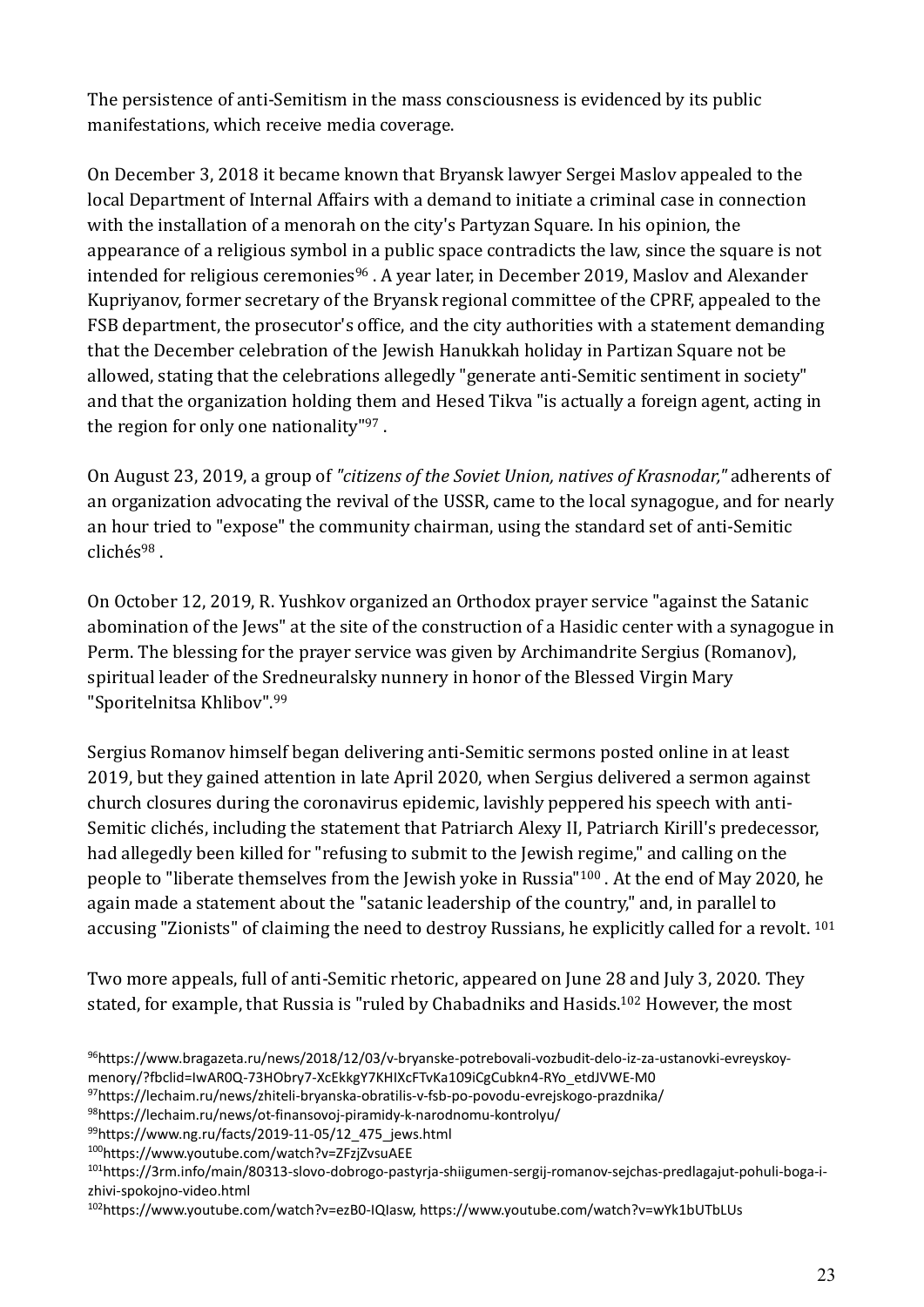scandalous statement on this topic was an article by Putin's advisor Sergei Glazyev, "Occupation," published May 6, 2019, in the blog of the nationalist newspaper Zavtra, which spoke of the possibility of: "mass relocation to the "cleansed" lands of the Russian population of Southeast Ukraine of residents of the Promised Land tired of the permanent war in the Middle East." It is possible that the article (which Russian presidential spokesman Dmitry Peskov called Glazyev's "personal opinion")<sup>103</sup> and the scandal that followed was the reason for Glazyev's removal from his advisors in August 2019.

We can note the persistence of xenophobia among soccer fans. Although such cases are relatively few - from 2 to 4 per year, it is alarming that we are talking about fans of famous clubs (Spartak, Fakel, CSKA).104 This means that the clubs failed to build a system that would prevent the spread of xenophobic attitudes and their public manifestations at games.

# **Islamism in Russia**

Radical Islamists are quite widely represented in Russia. The main organizations are Hizb ut-Tahrir and Tablighi Jamaat. Less popular are "Takfir wa-al-hijra", "Nurjular". There are also adherents of the "Islamic State" in Russia. In 2018, 62 Islamists were convicted of extremist activity, 78 in 2019, and 34 in the first 11 months of 2020.

A large proportion of those convicted are Hizb ut-Tahrir followers (22 in 2018, 38 in 2019, 27 in 2020). This party, founded in 1953 in East Jerusalem, is banned in most Arab and a number of Muslim countries, as well as in Germany for anti-Semitism. Its officially declared goals are "complete liberation from the domination of infidels, who now dominate every corner of the world."<sup>105</sup> . Hizb ut-Tahrir researchers E. Karagianis and K. McCauley note that the organization's actual position on the question of permissible means of struggle is not as unambiguous, and describe the situation as follows: "On the one hand we can say that they have been committed to nonviolent methods of struggle for 50 years. On the other hand, we can say that they have been waiting half a century for the right moment to launch such a struggle<sup>106</sup>".

In a 2013 ECHR case involving Hizb ut-Tahrir, the ECtHR stressed that its activities may be restricted by the state because its ideology contradicts the values of the Convention for the Protection of Human Rights and Fundamental Freedoms<sup>107</sup>.

Another thing is that, unlike the same IS, the party does not currently practice terrorist methods, so by recognizing it as a terrorist organization rather than an extremist one, the

<sup>103</sup> https://ria.ru/20190507/1553324832.html

104https://www.championat.com/football/news-4154931-rfs-oshtrafoval-zenit-i-spartak-na-630-tysjach-rublej-i-zakryltribunu-otkrytie-areny.html, https://rostov.ru/society/fk-rostov-oshtrafovali-za-necenzurnye-vykriki-bolelschikov.html, https://www.sports.ru/football/1078734067.html, https://www.championat.com/football/news-3407997-luchoshtrafovali-na-50-tys-rublej-za-broshennogo-petuha-i-oskorblenija-grigorjana.html, [https://www.sova](https://tass.ru/sport/92780491)[center.ru/racism-xenophobia/news/counteraction/2020/06/d42577/https%3A%2F%2Fyandex.ru%2Fsport,](https://tass.ru/sport/92780491)  <https://tass.ru/sport/92780491>

<sup>105</sup> <https://www.idelreal.org/a/28717251.html>

<sup>106</sup><https://www.kavkaz-uzel.eu/articles/235276/>

<sup>107</sup> https://hudoc.echr.coe.int/eng?i=001-117127#{%22itemid%22:[%22001-117127%22]}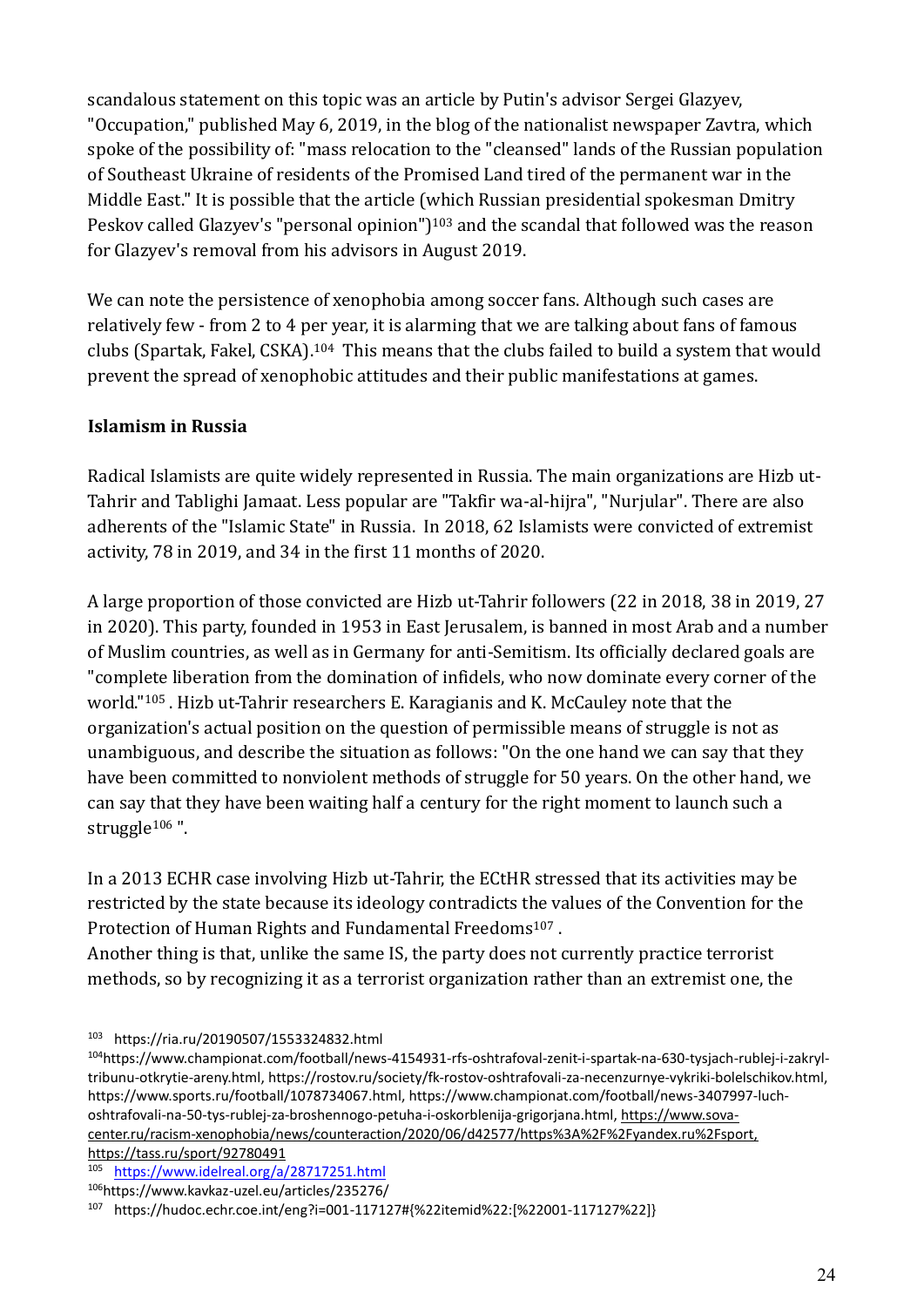Russian authorities have automatically ensured that its activists receive heavier sentences than their "colleagues" from other Islamist organizations, who receive not very long prison terms or even suspended sentences for the same thing, seems erroneous.

The second most popular (judging by the number of people convicted) is the movement Tabligi Jamaat (21, 17 and 6 people respectively were convicted). In 2009, when it was prohibited by the Supreme Court, it was noted that "the activities of the structural subdivisions of DT 'threaten interethnic and inter-confessional stability in Russian society and the territorial integrity of the Russian Federation. In addition, it is noted that the version of Islam preached by HT is close to jihadist and, therefore, the movement has often been a "gateway" for a number of future terrorists<sup>108</sup>.

As for the influence of radical Islamists on the situation in the country, on the one hand, the rallies they gather are few in number. For example, no more than 20 people came to the rally against the publication of cartoons of the Prophet Muhammad in the magazine Shali Eblo<sup>109</sup>. But this was largely due to a fear of being "exposed" to the security services. On the other hand, it can be recalled that several thousand people (some reports say 5,000) from Russia went to help IS. Moreover, the Islamic support card is being actively played by Chechen leader Ramzan Kadyrov, who actively supports the Islamization of his subordinated territories. In early December, he caused a shock in France when the Chechen State Television and Radio Company under his control published a laudatory report about Anzorov, the murderer of a French teacher, as a result of which Vladimir Putin's press secretary Dmitry Peskov had to specifically stress that the murder could not be justified.<sup>110</sup>

The first Islamist attack in Tatarstan after a number of years of silence was an alarming signal. On October 30, 2020, an Islamist teenager armed with a knife attacked an Interior Ministry department in Kukmor, Tatarstan, but was shot and killed by police officers. He called the police officers "infidels" and shouted "Allahu akbar!" as he attacked them. One of the police officers was wounded<sup>111</sup> .

# **Situation in Crimea**

The Hizb ut-Tahrir party was not banned in Crimea when it belonged to Ukraine, so by the time it came under Russian control, there was an extensive Hizb ut-Tahrir infrastructure. As a result, Crimea has logically become a place where Islamist activists from which are increasingly put on trial. Four people were convicted there in 2018, 12 in 2019, and 18 in 2020.

The situation in Crimea is complicated by the actions of another organization - the Mejlis of the Crimean Tatar People. The leadership of the Mejlis chose to remain loyal to Kiev and leave for the territory under Ukrainian control.

<sup>110</sup> https://www.kavkaz-uzel.eu/articles/357382/

<sup>108</sup> https://tengrinews.kz/kazakhstan\_news/agentstvo-delam-religiy-predupredilo-kovarstve-tabligi-230992/ 109 https://ria.ru/20201029/miting-1582074869.htm

<sup>111</sup> https://www.interfax.ru/russia/734870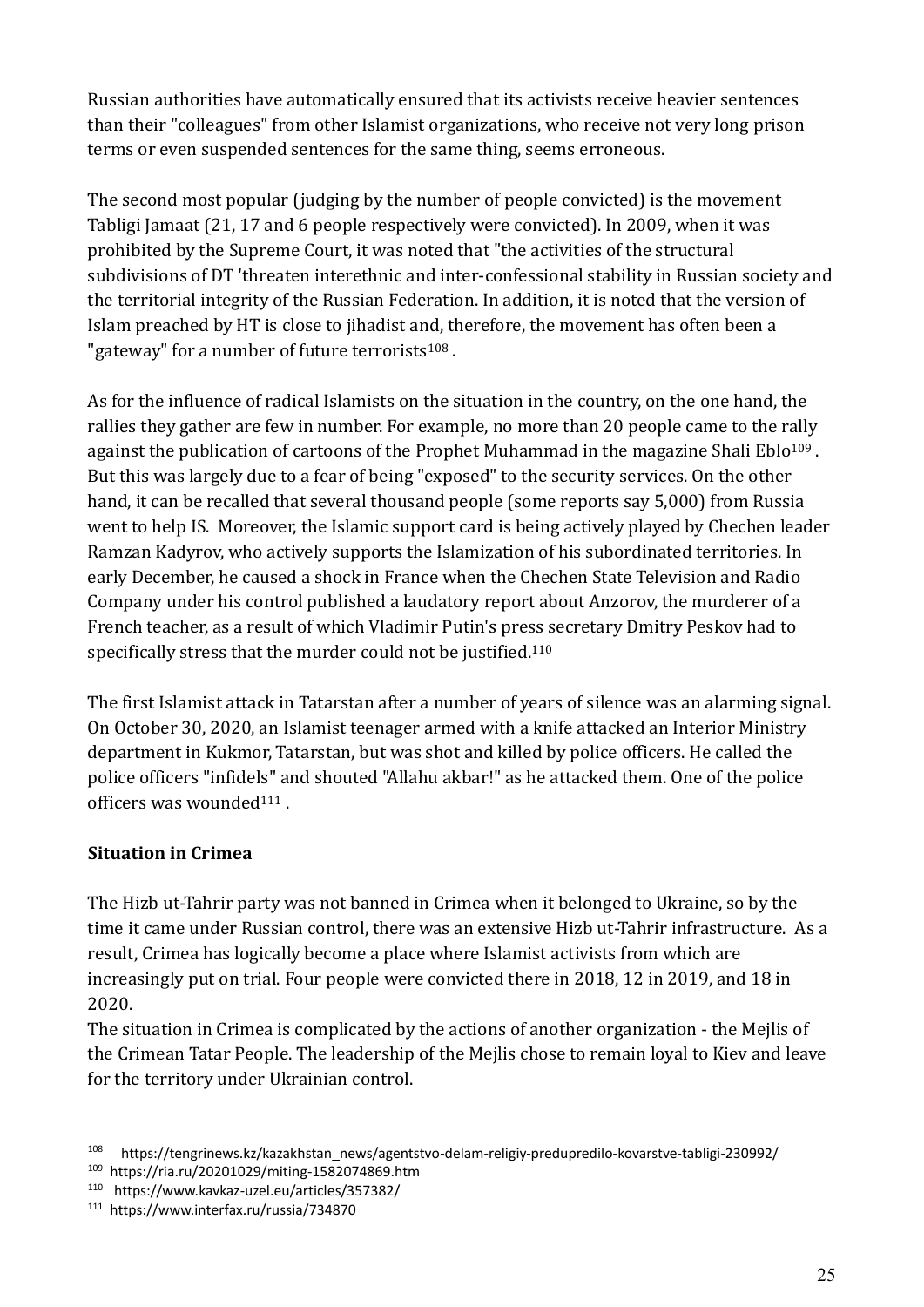In 2015, Mejlis leaders were among the organizers and inspirers of the Crimea blockade. In 2016, Lenur Ilyamov, one of the leaders of the Mejlis, announced the creation of the Crimean Tatar battalion named after Noman Chelebidzhikhan, which was to guard the border with Crimea (and in the future, become the vanguard of the invading army). Later it was joined by the Asker civilian association. However, at the beginning of 2020, both the battalion and Asker, which was never incorporated into the Ukrainian army, were removed from the border.

Several former battalion soldiers who returned to Crimea were convicted in 2019-2020 for their service in the battalion. Thus, Fevzi Saganji was sentenced in January 2019 to 10.5 years in prison, Edem Kadyrov to 4 years<sup>112</sup>, Dilyaver Gafarov was sentenced on August 28, 2019 to 10 years in prison<sup>113</sup>. On July 22, 2020 Nariman Mezhmedinov was sentenced to eight years in prison $114$ .

On December 10, 2020, the Supreme Court of Crimea found Lenur Islyamov guilty of organizing an energy blockade of the peninsula in 2015 and sentenced him in absentia to 19 years in a strict regime colony<sup>115</sup> .

On April 26, 2016, the Supreme Court of the Republic of Crimea recognized the Mejlis as an extremist organization and banned it. On September 29, 2016. The Supreme Court approved this decision. 116As evidence that the Mejlis is an extremist organization, the data on its actions both in the Ukrainian and Russian periods of the history of Crimea were cited - blocking the activities of local self-government and law enforcement agencies, an unauthorized rally resulting in the destruction of property and harm to individual citizens in February 2014), seizure of the border post in Armyansk in 3 May 2014, participation in the blockade of Crimea and calls of the Mejlis leadership to organize it, as well as preventing the restoration of el At that time, the Mejlis took responsibility for organizing an "energy blockade" of Crimea, for which its activists blew up power lines leading to Crimea, which left a number of settlements, including those populated by Crimean Tatars, without electricity.

In May 2018, the FSB announced that it had detained a group of saboteurs in Crimea created by order of Mejlis head Refat Chubarov. According to the FSB, the group members were going to hold intimidation actions in Crimea against the pro-Russian Crimean Tatars (and even set fire to the house of the Crimean Mufti in January 2018), as well as intend to stir up interethnic and inter-confessional discord on the peninsula. Alexander Steshenko, a member of the group who told this story, was sentenced to 2 years in a colony-settlement, and in 2019 was

115

<sup>&</sup>lt;sup>112</sup>\_https://www.kp.ru/daily/27077/4149484/, [https://rg.ru/2019/01/25/reg-ufo/v-krymu-uchastnik-vooruzhennogo](https://rg.ru/2019/01/25/reg-ufo/v-krymu-uchastnik-vooruzhennogo-ukrainskogo-batalona-osuzhden-na-105-let.html)[ukrainskogo-batalona-osuzhden-na-105-let.html](https://rg.ru/2019/01/25/reg-ufo/v-krymu-uchastnik-vooruzhennogo-ukrainskogo-batalona-osuzhden-na-105-let.html)

<sup>113</sup> https://avdet.org/ru/2019/09/11/informacionnaja-spravka-leto-2019-go/

<sup>114</sup><https://www.kommersant.ru/doc/4460336>

https://www.rbc.ru/politics/10/12/2020/5fd1cbc79a79479d34a2954a?utm\_source=yxnews&utm\_medium=desktop <sup>116</sup> http://vsrf.ru/stor\_pdf.php?id=1487872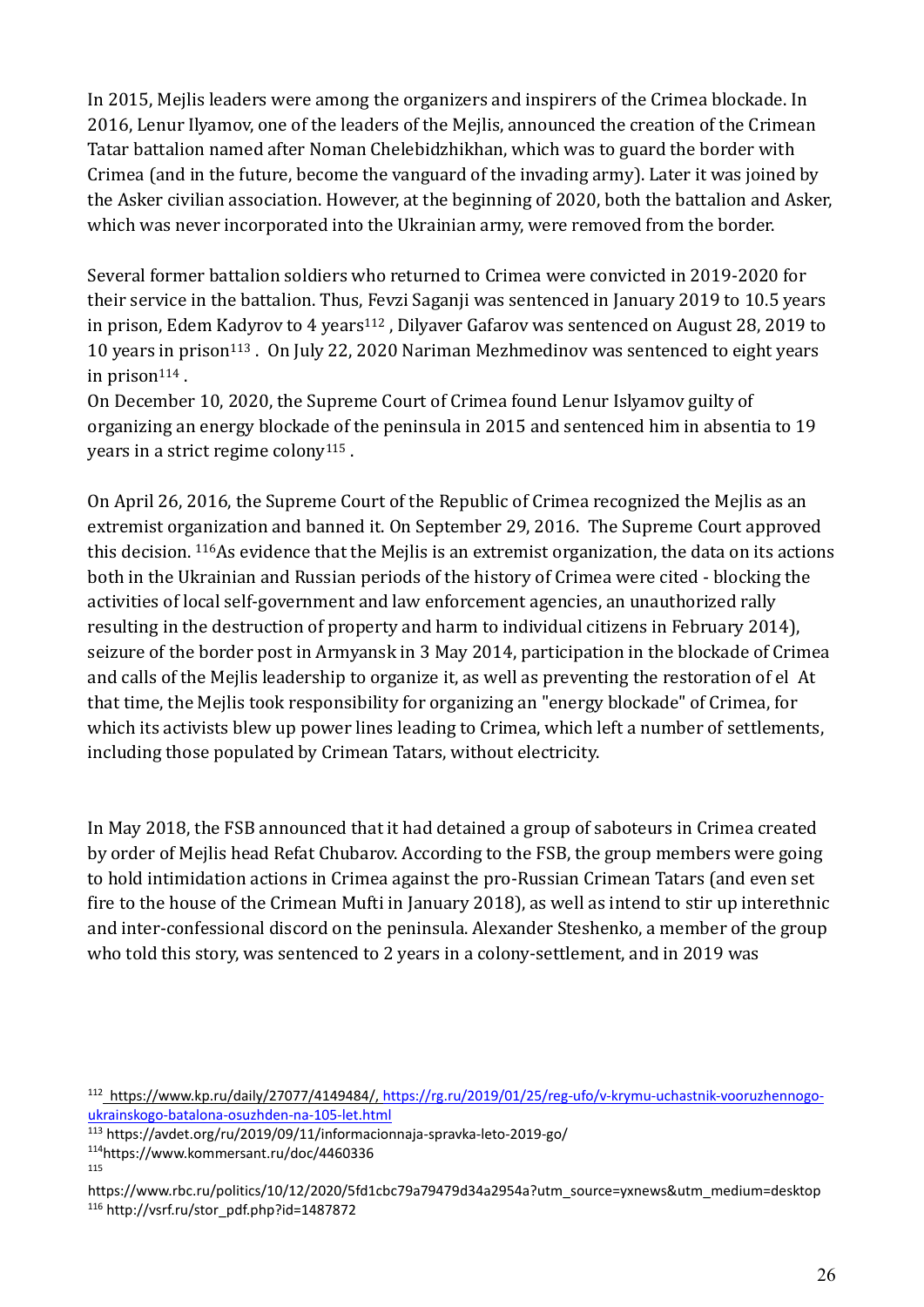exchanged as part of the exchange of prisoners and detainees between Russia and Ukraine. Once in Ukraine, Steshenko said that he testified under torture and that there was no group. 117

#### **Nationalists and their influence**

The mass nationalist movement in Russia, thanks to the efforts of law enforcement agencies, was crushed back in the mid-2010s - the main organizations were banned, the leaders were in prison or fled abroad. On top of that was the split in connection with the events in Ukraine into pro-government and pro-Ukrainian groups. One of the surviving "old" organizations, the Russian Imperial Movement, unexpectedly gained international fame in 2020 by being added by the Trump administration to the list of terrorist organizations<sup>118</sup>.

All of this together led to a sharp drop in the number of mass events, which used to be the "show of force" for the nationalists. Of all the "alternative calendar" events organized by them in the 2000s-2010s, only the "Russian March" on 4 November remained relatively massive, but it split into several marches in Moscow (sometimes up to four), the number of which also fell sharply - to 100-200 people (the exception was one of the "marches" in 2019, which brought together up to 800 people, but this may have been due to the presence of left-wing activists there<sup>119</sup> ), and in the regions the matter is increasingly limited to displaying banners and handing out leaflets.

At the moment this void is being attempted to be filled by the Two Headed Eagle Society (renamed Tsargrad on November 22, 2020). The manifesto of the society, the list of "Great victories of Russian arms" significantly begins with the victory over the Khazar Kaganate in the 10th century, which many nationalists see as "overthrow of the Jewish yoke", and as one of its main objectives, it puts "reunification of the Russian people", i.e. accession of the territories of neighboring countries, where live (or should live, according to the authors of the manifesto) Russians. "Tsargrad" claims to "unite ... all the healthy forces of Russian society, ready not only in word but also in deed to oppose any revolutionary unrest in defense of peace and order in Russia. There are also other traditional statements by nationalists - about "fighting Russophobia in all its manifestations" and "protecting the domestic labor market from the influx of low-skilled workers from the Central Asian republics and Transcaucasus," with a clear failure to understand that given the current low wages, the local population is simply not interested in the jobs taken by migrants<sup>120</sup>. At the same time, society seeks to extend its genealogy to the pre-revolutionary Black Hundreds, clearly stating that it "is a continuator of the ideas and traditions of the Union of the Russian People"<sup>121</sup> .

<sup>117</sup> https://www.newsru.com/russia/21may2018/crimeanewextremists.html,

https://www.unian.net/society/10652580-byvshiy-politzaklyuchennyy-steshenko-o-pytkah-fsb-v-krymu-topili-v-vodedushili-paketom-i-bili-tokom.html

<sup>118</sup> https://www.rbc.ru/politics/06/04/2020/5e8b3ee39a79470191d13748

<sup>119</sup>https://www.sova-center.ru/racism-xenophobia/news/racism-nationalism/2019/11/d41663/

<sup>120</sup>https://rusorel.info/manifest/

121https://rusorel.info/turnir-po-regbi-v-den-soyuza-russkogo-naroda/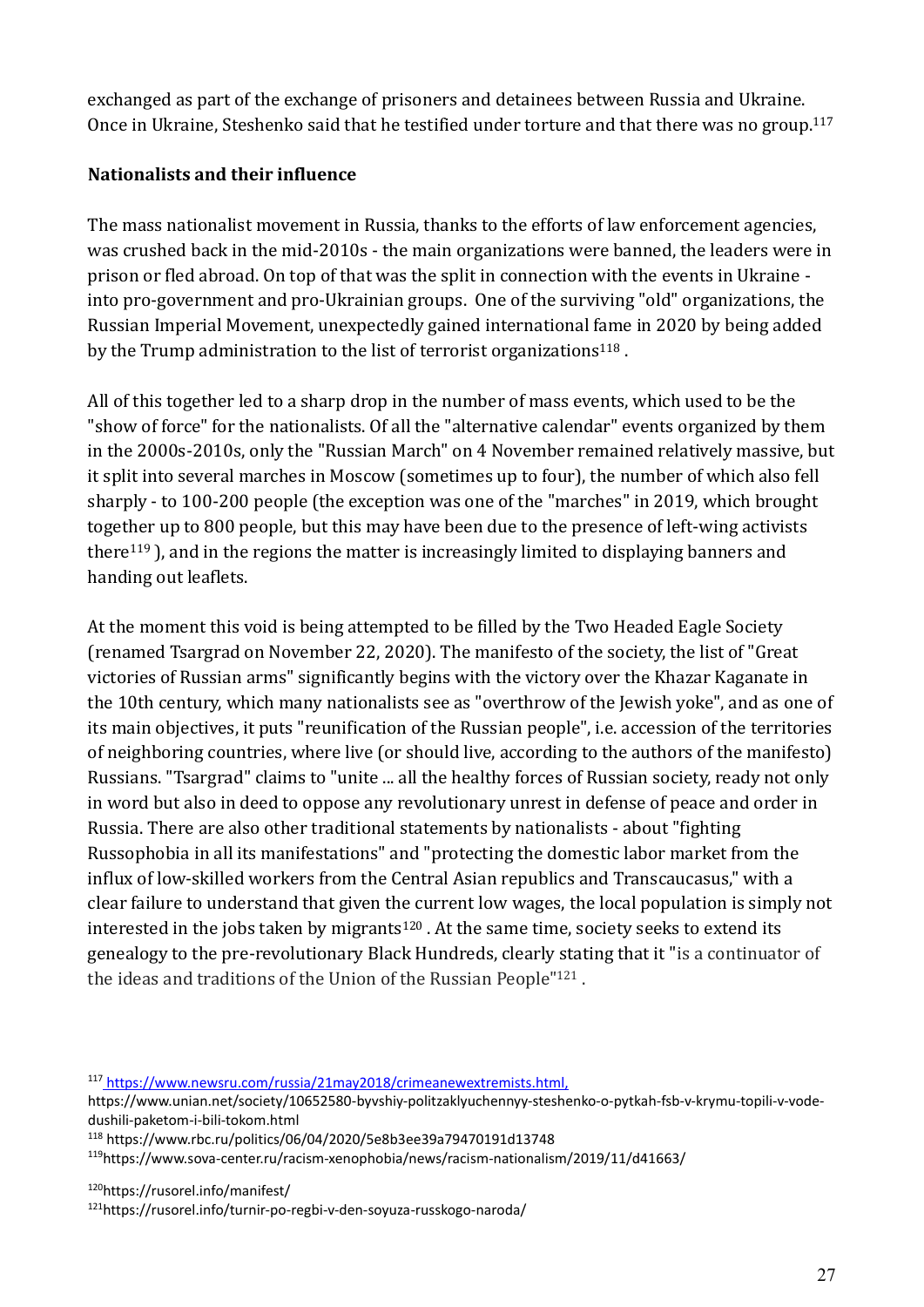Also flirting with nationalism is the Liberal Democratic Party of Russia, led by Vladimir Zhirinovsky (who died in 2022), which has its own faction in the Duma and governor posts in two regions. In 2018-2019, the LDPR held "International Congresses of Peaceful Forces" in Moscow, in the State Duma building, attended by far-right political organizations from different countries. In October 2019, the LDPR invited a delegation from the far-right Britain First party to Moscow<sup>122</sup>.

Other new organizations that have become prominent include the group Men's State, which emerged on the social network Vkontakte in 2016 and professes the so-called national patriarchy (nationalism with a strong admixture of male chauvinism). In 2020, supporters of this group switched from Internet threats to real attacks<sup>123</sup>.

In 2018 and 2019 in the social network "VKontakte" there was a community that held a beauty contest "Miss Hitler". Girls were invited to send in their photos describing why they "love and honor Adolf Hitler's Third Reich.<sup>124</sup> We can also note the admission of nationalists to public actions of the liberal opposition - the annual march in memory of Boris Nemtsov, the 2018 action of A. Navalny "He is not our tsar", protests against the non-admission of opposition candidates to the elections to the Moscow City Duma in 2019, etc. . <sup>125</sup>

We can note the trend toward cooperation between some nationalists and leftists. This is primarily the work of the Standing Conference of National Patriotic Forces of Russia (PDS NPSR) coalition, which in 2017 supported CPRF presidential candidate Pavel Grudinin. In addition to the CPRF, the left-wing radical organizations Left Front and ROT-Front began cooperating with nationalists at the local level, participating in their rallies as well. In spite of the scarcity of such participation on the part of the nationalists, it carries a significant danger, accustoming the leftist and liberal opposition respectively to the "normality" of the ultra-right. On the other hand, it can be noted that some of the oppositionists are ready to ally with nationalists for the sake of fighting the authorities. Such promiscuity has already led to the fact that during the "Smart Voting" campaign organized by A. Navalny in September 2020 in Novosibirsk among those recommended to vote for was a well-known local nationalist Rostislav Antonov, who won the election as a member of the City Duma<sup>126</sup> . The call to vote for Antonov provoked protests among the liberal part of the opposition<sup>127</sup>.

# **Conclusion**

In Russia 2018-2020 a number of innovations in anti-extremist legislation were adopted. The most important of these changes were the decriminalization of Article 282 of the Criminal

127https://www.facebook.com/visboris/posts/3257433274334828,

<sup>122</sup>https://www.britainfirst.org/report\_britain\_first\_visits\_russian\_parliament\_and\_offices\_of\_ldpr 123https://esquire.ru/articles/202573-tiktok-blogera-yanu-leonovu-izbili-iz-za-nepristoynyh-video-v-napadenii-

priznalos-muzhskoe-gosudarstvo/

<sup>124</sup>https://regnum.ru/news/2482579.html, https://www.timesofisrael.com/russian-social-media-network-takes-downpage-of-miss-hitler-beauty-pageant

<sup>125</sup>https://www.sova-center.ru/racism-xenophobia/news/racism-nationalism/2018/05/d39325/, https://www.sovacenter.ru/racism-xenophobia/news/racism-nationalism/2020/03/d42152/ 126https://sibkray.ru/news/2126/937993/

https://www.facebook.com/lev.shlosberg/posts/3630351060309250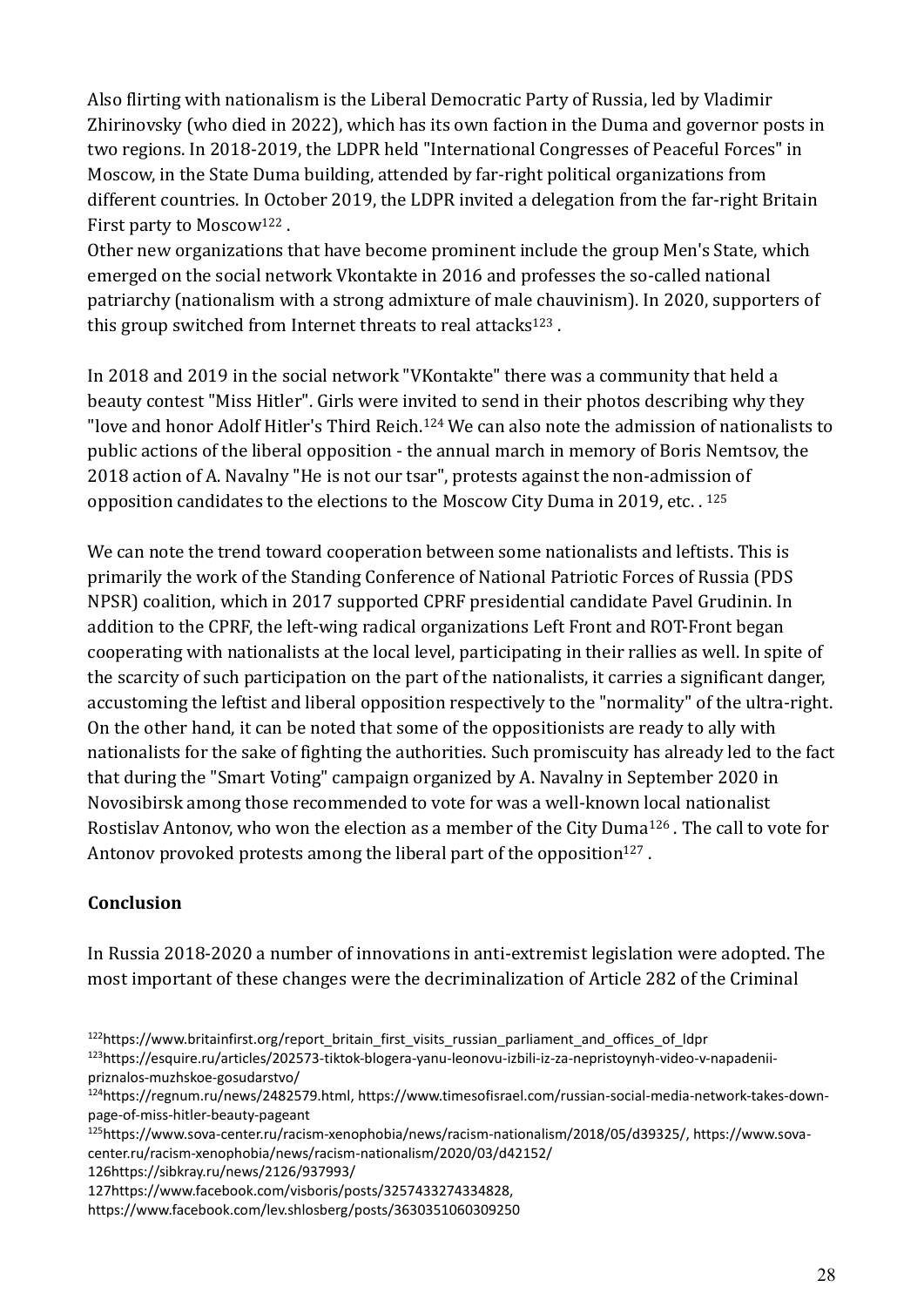Code, which had been the main article of the Criminal Code for several years used to convict people who committed crimes motivated by xenophobia, in December 2018, and the adoption in May 2020 of the Strategy for Countering Extremism until 2025.

Unfortunately, discriminatory legislation, such as the so-called "gay propaganda ban," which discriminates against LGBT people, and the "missionary law," adopted in 2016, also remained in place. However, some of the wording of the latter law was clarified by rulings of the Constitutional Court from 2018-2020.

We can note the authorities' active struggle against hate crimes, which has resulted in extremely low rates of such crimes for a number of years.<sup>128</sup> The number of convicted persons, whose data were collected through open source monitoring, dropped significantly after decriminalization of Article 282 of the Criminal Code (and almost 50 people managed to have their sentences reduced or cancelled or criminal cases terminated) - from 584 people in 2018 to 199 in 2019 and 132 people by the end of 11 months of 2020. In addition, work on blocking xenophobic Internet resources was actively pursued.

Unfortunately, during this period there were also cases of inappropriate enforcement of antiextremist legislation, when due to its overly broad interpretation by law enforcement agencies, representatives of "wrong" (and sometimes traditional) religions, oppositionists, anti-fascists and even collectors were prosecuted as extremists. In a number of cases, convictions were handed down for any image that featured a swastika, regardless of what the text accompanying the image was about or what the image itself represented. Such processes lead to the discrediting of the fight against extremism, which part of the population begins to see simply as the elimination of those "undesirable" to the authorities.

At the same time, since 2018 we have recorded a certain increase in xenophobic attitudes and a rise in latent xenophobia. Polls show a high level of migrant-phobia, homophobia, and "sectophobia. This, however, does not convert into the creation of a major nationalist party. The mass nationalist movement has been in decline since the mid-2010s, largely due to massive opposition from the authorities. If this pressure disappears or wanes, the situation could change. For now, attempts to somehow fill this void remain unsuccessful.

The trend for nationalists to cooperate with leftist and rightist opposition to the authorities remains dangerous. Such cooperation, despite its relatively modest scale, teaches the opposition that the ultra-right are "normal partners," and can contribute to their further legalization.

The situation with the presence of radical Islamism in Russia remains difficult. A number of international Islamist organizations, ranging from Hizb ut-Tahrir to ISIS, are represented in Russia. It is difficult to talk about their real popularity, but judging by the number of convictions, these organizations have a network of cells, whose activities range from propaganda to recruiting new fighters. At the same time, the widespread use of the Internet and social networks has made it easier for radicals to attract new adherents. A specific

<sup>128</sup> Xenophobia, Radicalism and Hate Crimes in the OSCE Area, 2018-20// MEI-ECSD, pp. 138. URL: https://www.ru.civic-nation.org/report\_2018\_2020(ver%202).pdf.